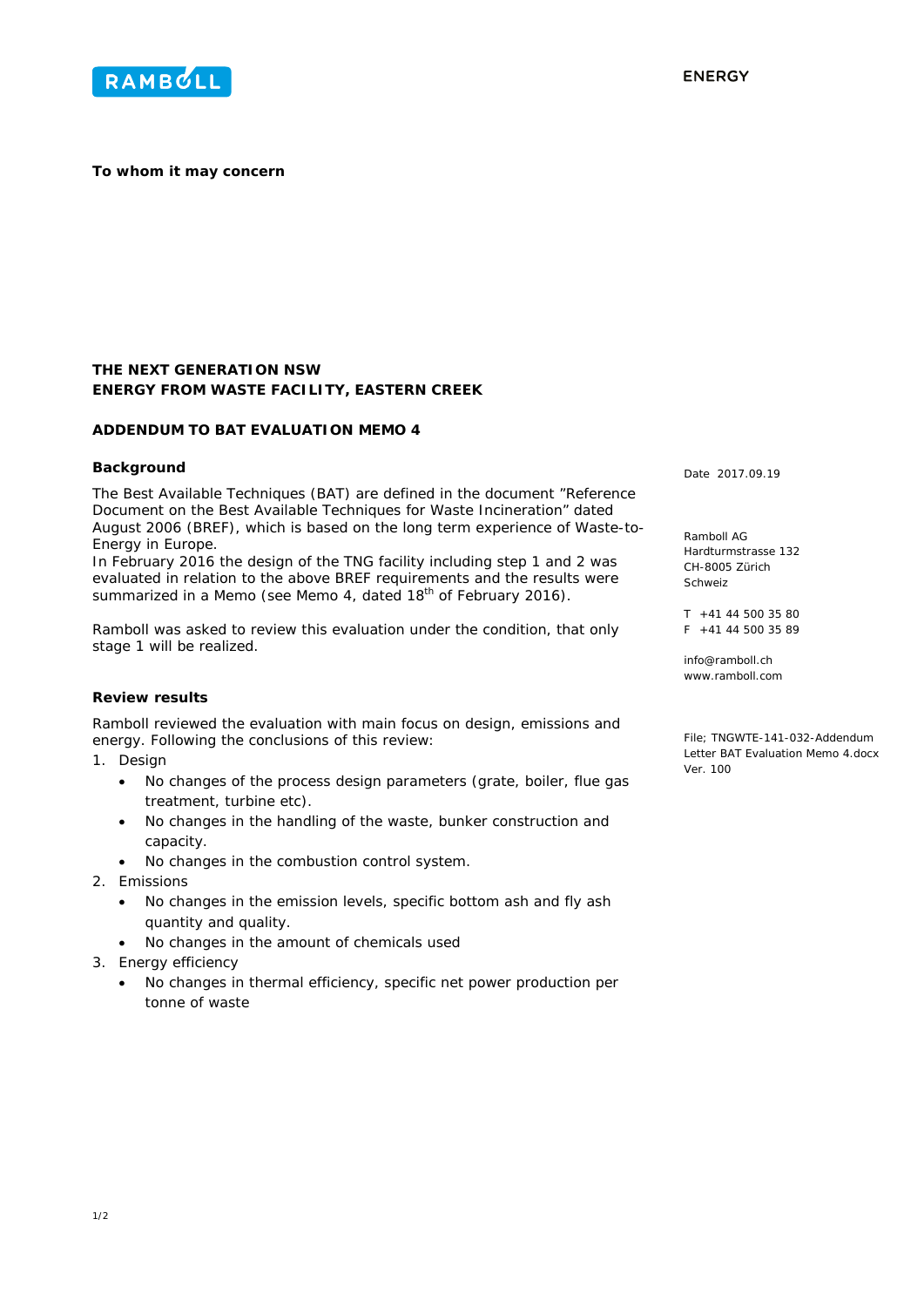

## **Conclusions**

In summary the results of the reviewed evaluation are:

- 1. Design: all requirements defined by BREF still are fulfilled
- 2. Emissions: The expected emissions are still within the required operational values given by BREF
- 3. Energy efficiency: The TNG facility still exceeds the requirements of the BREF

It can therefore be concluded that the TNG facility still exceeds the BREF requirements and therefore is Best Available Techniques.

Yours sincerely

nunner

**Martin Brunner**  Director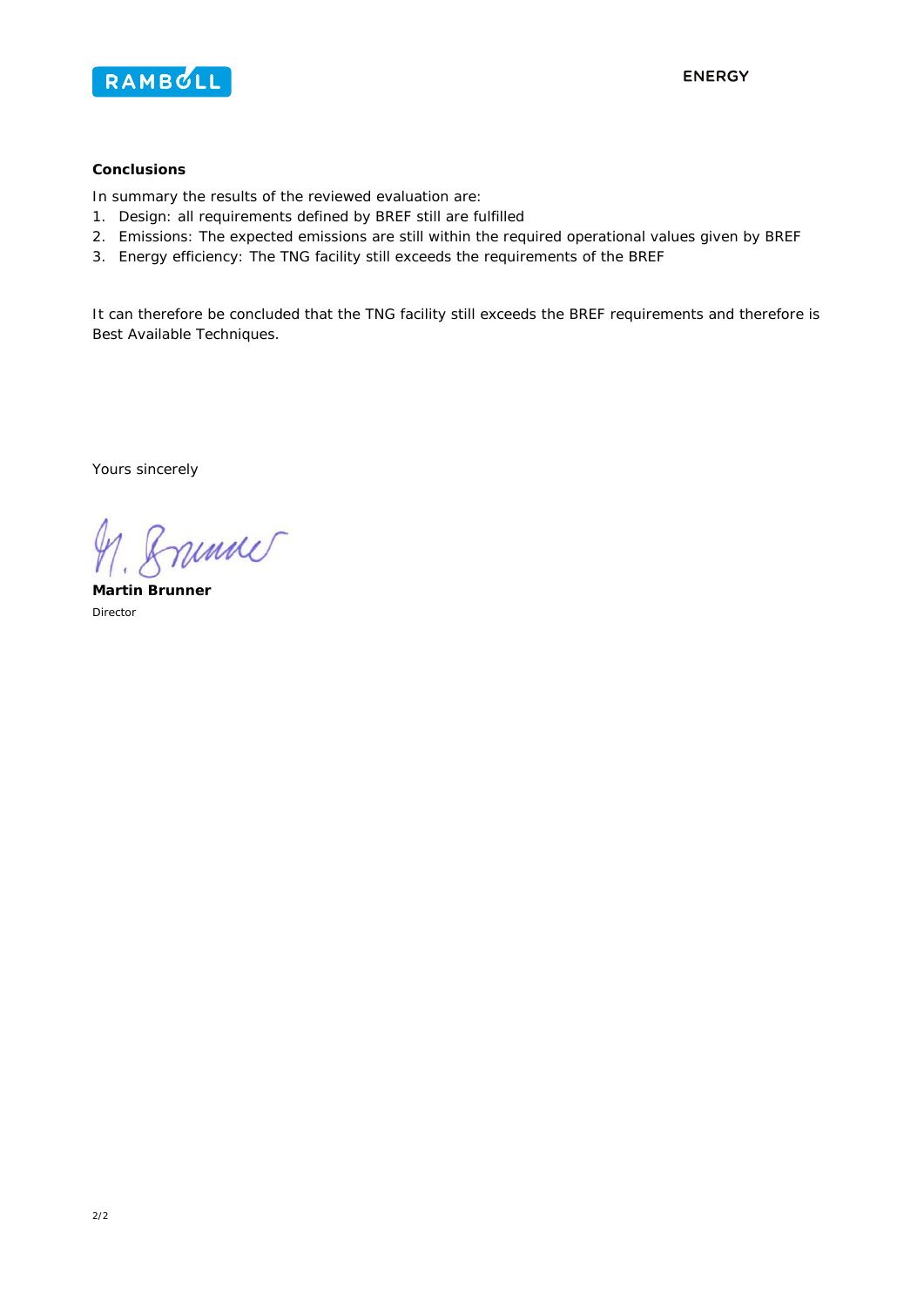

# MEMO

Job **BAT Evaluation** Client **DADI TNG NSW** Memo no. **4** Date **23/02/2016** To **To whom it may concern** From **Martin Brunner** Copy to **Ian Malouf (DADI) Phill Andrew (Savills) Rachael Snape (Urbis) Geert Stryg (Ramboll)**

## **1. Methodology to compare the TNG technology with the BAT requirements**

Based on the long term experience of Waste-to-Energy in Europe the best available techniques (BAT) have been evaluated, defined and documented in the "Reference Document on the Best Available Techniques for Waste Incineration (August 2006)" (in short BREF).

Following a request by TNG Ramboll has compared the requirements as summarized as 68 basic requirements in Chapter 5.1 and 5.2 of the above document.

# **2. Results and conclusions**

The detailed evaluation of each point is found in the attachment. In summary the results of the evaluation are:

- 1. Design: all requirements defined by BREF are fulfilled
- 2. Emissions: The expected emissions are within the required operational values given by BREF
- 3. Energy efficiency: The TNG facility exceeds the requirements of the BREF

It can therefore be concluded that the TNG facility fulfils the BREF requirements and therefore is BAT.

Ramboll Hardturmstrasse 132 CH-8005 Zürich

T +41 44 500 35 80 F +41 44 500 35 89 www.ramboll.com/energy

Made by **BIKO** Checked by MBR Approved by GES

Revision 200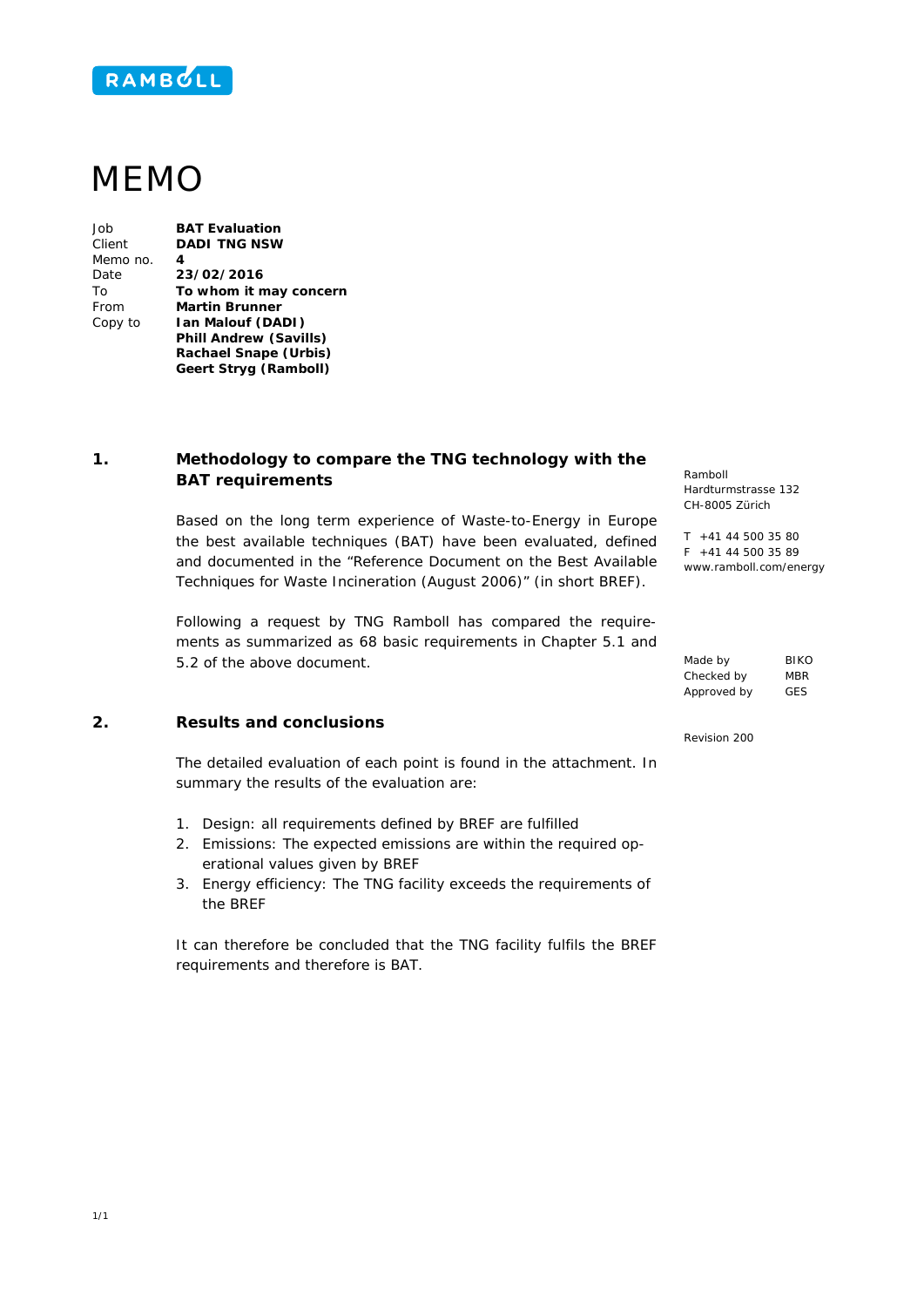

| <b>BAT</b>                                                                                                                                               | <b>TNG</b>                                                                                                                                                                                                                                                                                                                                                                                                                                                                                                                                                                                                                                                                                                                                                                                                                                                                                                                                       | <b>BAT fullfilled?</b> |
|----------------------------------------------------------------------------------------------------------------------------------------------------------|--------------------------------------------------------------------------------------------------------------------------------------------------------------------------------------------------------------------------------------------------------------------------------------------------------------------------------------------------------------------------------------------------------------------------------------------------------------------------------------------------------------------------------------------------------------------------------------------------------------------------------------------------------------------------------------------------------------------------------------------------------------------------------------------------------------------------------------------------------------------------------------------------------------------------------------------------|------------------------|
| 1. the selection of an installation design that is suited to the characteristics of<br>the waste received, as described in 4.1.1 and 4.2.1 and 4.2.3     | The thermal treatment is calculated for a calorific value of 8,5 MJ/kg- 16,5 MJ/kg.<br>The plant is designed for a waste throughput of 25,35 t/h to 46,48 t/h. The waste<br>type is mainly Chute Residual Waste (CRW) from the Genesis Facility, Commercial<br>and Industrial (C&I), Construction and Demolition (C&D) and flock waste.<br>A combination of water cooled grate and air cooled grate was chosen. The air<br>cooled grate is characterized through:<br>suitable for waste with low to medium heat values<br>suitable for municipal and other heterogeneous solid wastes<br>can cope with sewage sludge and/or medical waste mixed with municipal waste<br>applied at most modern MSW installations<br>The water cooled grate protects the grate against intense heat (LCV: $10 - 20$ GJ/t)<br>otherwise it has the same characteristics.<br>The design features of the secondary combustion chamber are a central current<br>flow. | Yes                    |
| 2. the maintenance of the site in a generally tidy and clean state, as<br>described in 4.1.2                                                             | It is integral part of the contract; it is defined as one the operator's tasks.                                                                                                                                                                                                                                                                                                                                                                                                                                                                                                                                                                                                                                                                                                                                                                                                                                                                  | Yes                    |
| 3. to maintain all equipment in good working order, and to carry out<br>maintenance inspections and preventative maintenance in order to achieve<br>this | The Proposed Facility will be operated and maintained by a dedicated Operations<br>and Maintenance team.<br>For planning the major shutdown a short shutdown is carried out approx. 1 year in<br>advance. A normal duration for such a short shutdown is generally a few days.<br>The operator installs a computer-controlled program used to ensure ongoing<br>maintenance of the plant components.<br>The program records conducted maintenance jobs and systematic maintenance can<br>be planned for the individual components.<br>A maintenance plan will be established to determine weekly, monthly, annual or<br>longer interval inspections, tests and maintenance activities which have to be<br>performed.                                                                                                                                                                                                                             | Yes                    |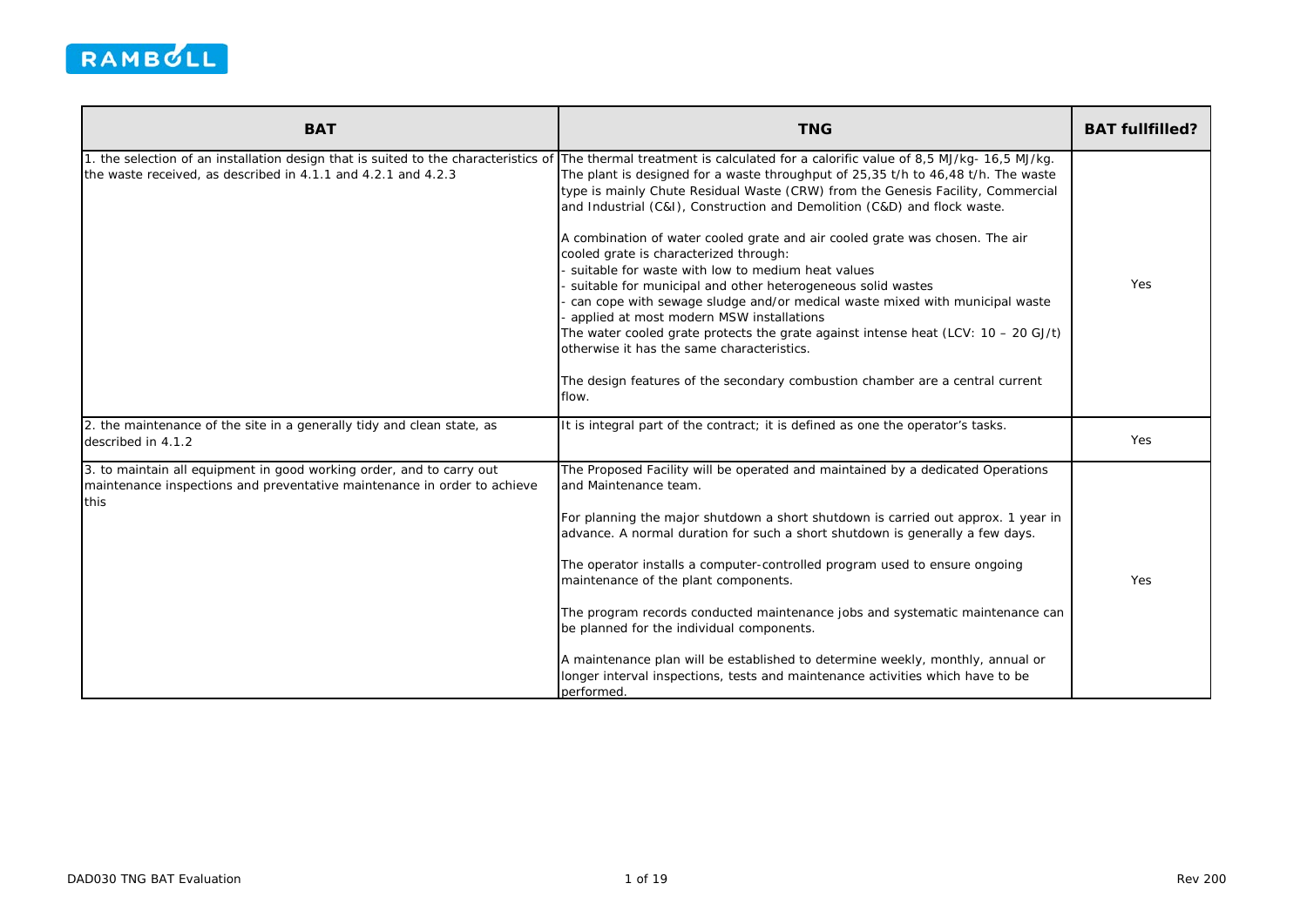

| <b>BAT</b>                                                                                                                                                                                                                                                                                                                                                                                                                                                                                                                                                                                                                                                                  | <b>TNG</b>                                                                                                                                                                                                                                                                                                                                                                                                                                                                                                                                                                                                                                                                                                                                                    | <b>BAT fullfilled?</b> |
|-----------------------------------------------------------------------------------------------------------------------------------------------------------------------------------------------------------------------------------------------------------------------------------------------------------------------------------------------------------------------------------------------------------------------------------------------------------------------------------------------------------------------------------------------------------------------------------------------------------------------------------------------------------------------------|---------------------------------------------------------------------------------------------------------------------------------------------------------------------------------------------------------------------------------------------------------------------------------------------------------------------------------------------------------------------------------------------------------------------------------------------------------------------------------------------------------------------------------------------------------------------------------------------------------------------------------------------------------------------------------------------------------------------------------------------------------------|------------------------|
| 4. to establish and maintain quality controls over the waste input, according<br>to the types of waste that may be received at the installation, as described<br>lin:<br>4.1.3.1 Establishing installation input limitations and identifying key risks,<br>and<br>4.1.3.2 Communication with waste suppliers to improve incoming waste<br>quality control, and<br>4.1.3.3 Controlling waste feed quality on the incinerator site, and<br>4.1.3.4 Checking, sampling and testing incoming wastes, and<br>4.1.3.5 Detectors for radioactive materials.                                                                                                                        | A three point checking procedure will be on-site to ensure only permitted waste is<br>unloaded into the waste bunker.<br>Initial inspections of the vehicle loads are undertaken at the weighbridge to check<br>the content of the incoming and its origin.<br>All loads are recorded and monitored by on-site CCTV when entering the tipping<br>hall and while the loads are tipped off. Suspect loads are either rejected from the<br>facility or are analysed in a designated inspection area or on the tipping hall floor<br>prior to being tipped into the waste bunker. If the analysis shows that the load<br>contains unsuitable material the waste is reloaded to the vehicle and rejected.<br>Detectors for radioactive material are not necessary. | Yes                    |
| 5. the storage of wastes according to a risk assessment of their properties,<br>such that the risk of potentially polluting released is minimised. In general it<br>is BAT to store waste in areas that have sealed and resistant surfaces, with<br>controlled and separated drainage as described in 4.1.4.1.                                                                                                                                                                                                                                                                                                                                                              | The waste bunker is built of concrete and has a resistant surface. Due to the high<br>thermal value of the waste there is no need for controlled and separated drainage.                                                                                                                                                                                                                                                                                                                                                                                                                                                                                                                                                                                      | Yes                    |
| 6. to use techniques and procedures to restrict and manage waste storage<br>times, as described in 4.1.4.2, in order to generally reduce the risk of<br>releases from storage of waste/container deterioration, and of processing<br>difficulties that may arise. In general it is BAT to:<br>prevent the volumes of wastes stored from becoming too large for the<br>storage provided<br>- in so far as is practicable, control and manage deliveries by communication<br>with waste suppliers, etc.                                                                                                                                                                       | The waste bunker has the capacity to store the amount of 5-7 days of waste<br>delivery.<br>The waste is continuously removed.<br>It is ensured that no excessive amounts will arrive.                                                                                                                                                                                                                                                                                                                                                                                                                                                                                                                                                                         | Yes                    |
| 7. to minimise the release of odour (and other potential fugitive releases)<br>from bulk waste storage areas (including tanks and bunkers, but excluding<br>small volume wastes stored in containers) and waste pre-treatment areas by<br>passing the extracted atmosphere to the incinerator for combustion (see<br>$4.1.4.4$ .<br>In addition it is also considered to be BAT to make provision for the control of<br>odour (and other potential fugitive releases) when the incinerator is not<br>available (e.g. during maintenance) by:<br>a. avoiding waste storage overload, and/or<br>b. extracting the relevant atmosphere via an alternative odour control system | The incineration air supply (primary or secondary) is taken from the waste storage<br>areas. By enclosing the waste storage areas and limiting the size of the entrances<br>to the<br>waste storage areas, a slight under pressure can be ensured on whole waste<br>storage area.                                                                                                                                                                                                                                                                                                                                                                                                                                                                             | Yes                    |
| 8. the segregation of the storage of wastes according to a risk assessment of<br>their chemical and physical characteristics to allow safe storage and<br>processing, as described in 4.1.4.5                                                                                                                                                                                                                                                                                                                                                                                                                                                                               | The waste is delivered in defined fractions. Segregation of the storage of<br>wastes is not necessary.                                                                                                                                                                                                                                                                                                                                                                                                                                                                                                                                                                                                                                                        | Yes                    |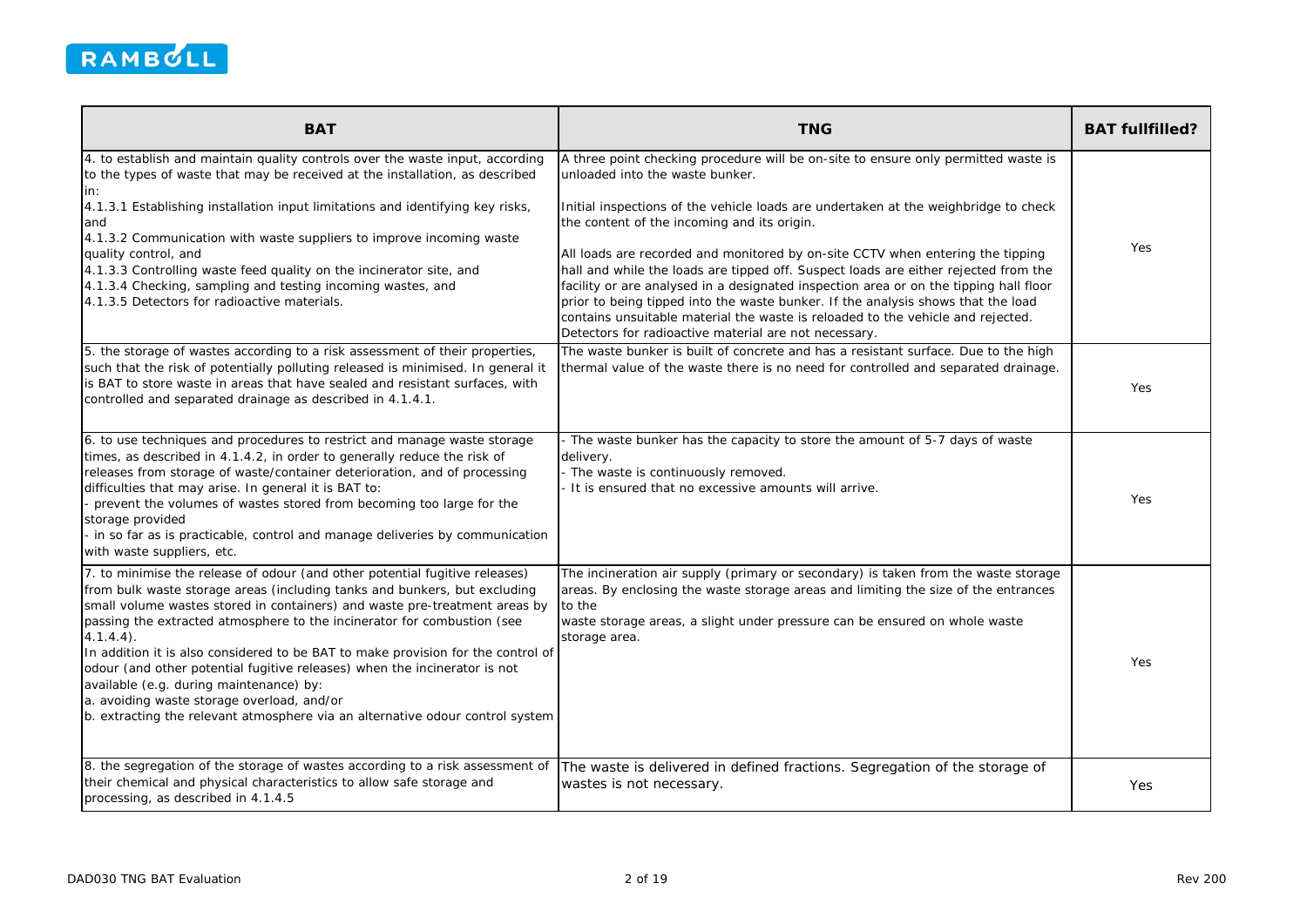

| <b>BAT</b>                                                                                                                                                                                                                                                                                                                                                                                                                                                                                                                                                                                                                                                                                                      | <b>TNG</b>                                                                                                                                                                                                                  | <b>BAT fullfilled?</b> |
|-----------------------------------------------------------------------------------------------------------------------------------------------------------------------------------------------------------------------------------------------------------------------------------------------------------------------------------------------------------------------------------------------------------------------------------------------------------------------------------------------------------------------------------------------------------------------------------------------------------------------------------------------------------------------------------------------------------------|-----------------------------------------------------------------------------------------------------------------------------------------------------------------------------------------------------------------------------|------------------------|
| 9. the clear labelling of wastes that are stored in containers such that they<br>may continually be identified, as described in 4.1.4.6.                                                                                                                                                                                                                                                                                                                                                                                                                                                                                                                                                                        | The waste is not stored in containers.                                                                                                                                                                                      | Not relevant           |
| 10. the development of a plan for the prevention, detection and control<br>(described in 4.1.4.7) of fire hazards at the installation, in particular for:<br>waste storage and pre-treatment areas<br>furnace loading areas<br>electrical control systems<br>bag house filters and static bed filters.<br>It is generally BAT for the plan implemented to include the use of:<br>a. automatic fire detection and warning systems, and<br>b. the use of either a manual or automatic fire intervention and control<br>system as required according to the risk assessment carried out.                                                                                                                           | Fire detection and firefighting systems are installed at the critical areas of the plant<br>(e.g. waste bunker, electrical rooms, feed hopper,). In case of fire detection the<br>firefighting systems start automatically. | Yes                    |
| 11. the mixing (e.g. using bunker crane mixing) or further pre-treatment<br>(e.g. the blending of some liquid and pasty wastes, or the shredding of some<br>solid wastes) of heterogeneous wastes to the degree required to meet the<br>design specifications of the receiving installation (4.1.5.1). When considering<br>the degree of use of mixing/pre-treatment it is of particular importance to<br>consider the cross-media effects (e.g. energy consumption, noise, odour or<br>other releases) of the more extensive pre-treatment's (e.g. shredding). Pre-<br>treatment is most likely to be a requirement where the installation has been<br>designed for a narrow specification, homogeneous waste. | The waste bunker has sufficient space and sufficient capacity for the mixing of<br>different waste streams. The waste is mainly delivered as shredded fraction.                                                             | <b>Yes</b>             |
| 12. the use of the techniques described in 4.1.5.5 or 4.6.4 to, as far as<br>practicably and economically viable, remove ferrous and non-ferrous<br>recyclable metals for their recovery either:<br>a. after incineration from the bottom ash residues, or<br>b. where the waste is shredded (e.g. when used for certain combustion<br>systems) from the shredded wastes before the incineration stage.                                                                                                                                                                                                                                                                                                         | The recyclable material is removed before the waste is delivered to the waste<br>incineration plant.                                                                                                                        | Yes                    |
| 13. the provision of operators with a means to visually monitor, directly or<br>using television screens or similar, waste storage and loading areas, as<br>described in 4.1.6.1                                                                                                                                                                                                                                                                                                                                                                                                                                                                                                                                | A video system is installed to monitor waste reception, feeding and storage, furnace<br>as well as main out streams and their loading areas.                                                                                | Yes                    |
| 14. the minimisation of the uncontrolled ingress of air into the combustion<br>chamber via waste loading or other routes, as described in 4.1.6.4                                                                                                                                                                                                                                                                                                                                                                                                                                                                                                                                                               | To minimize the uncontrolled ingress of air into the combustion chamber, the feed<br>hopper always has to be filled to a certain level during operation. The level of the<br>feed hopper is checked by the DCS.             | <b>Yes</b>             |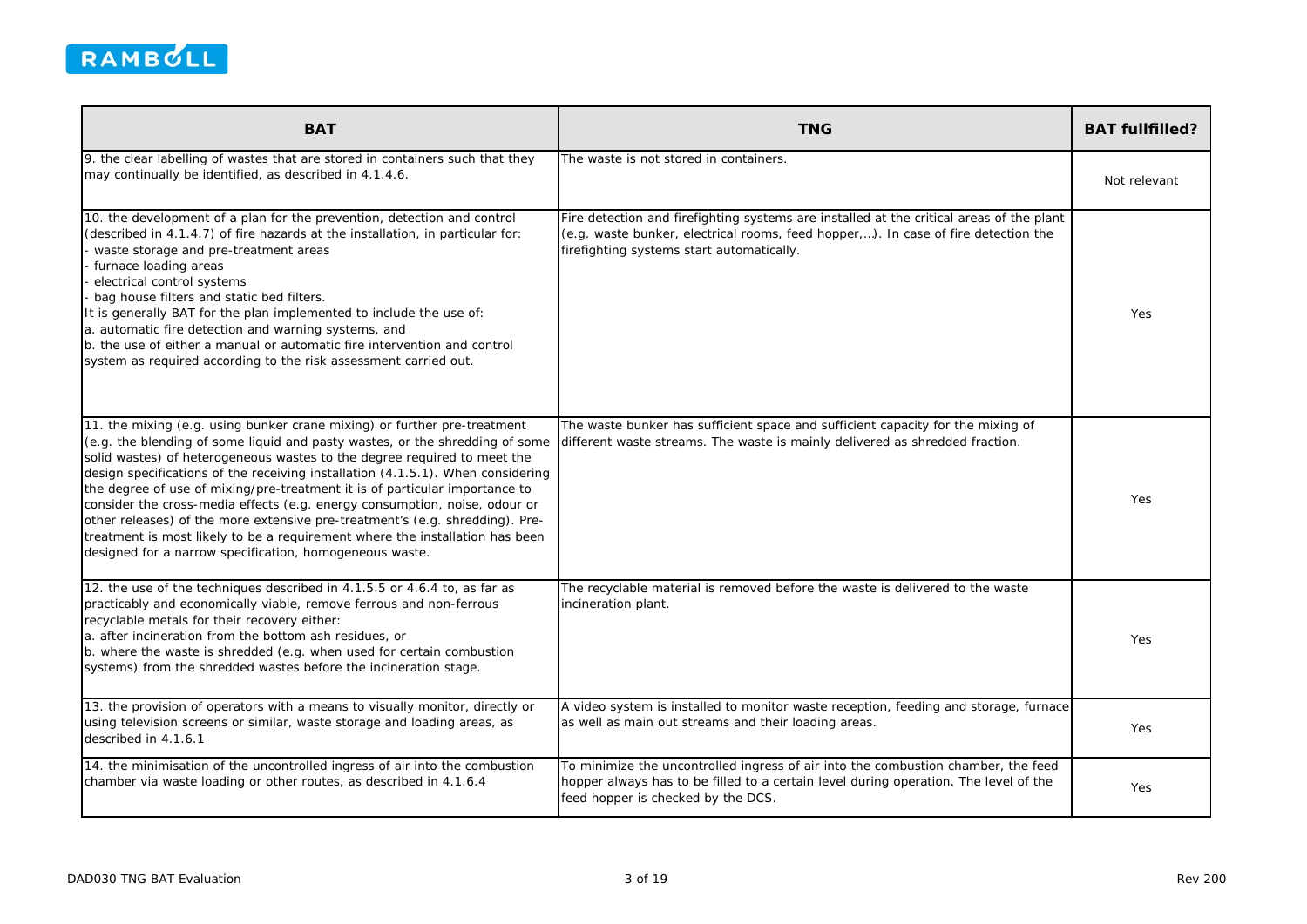

| <b>BAT</b>                                                                                                                                                                                                                                                                                                                                                                                                                                                                                                                                                                                                                                                                                                                                        | <b>TNG</b>                                                                                                                                                                                                                                                                                                                                                                                                                                                                                                                                                                                | <b>BAT fullfilled?</b> |
|---------------------------------------------------------------------------------------------------------------------------------------------------------------------------------------------------------------------------------------------------------------------------------------------------------------------------------------------------------------------------------------------------------------------------------------------------------------------------------------------------------------------------------------------------------------------------------------------------------------------------------------------------------------------------------------------------------------------------------------------------|-------------------------------------------------------------------------------------------------------------------------------------------------------------------------------------------------------------------------------------------------------------------------------------------------------------------------------------------------------------------------------------------------------------------------------------------------------------------------------------------------------------------------------------------------------------------------------------------|------------------------|
| 15. the use of flow modelling which may assist in providing information for<br>new plants or existing plants where concerns exist regarding the combustion<br>or FGT performance (such as described in 4.2.2), and to provide information<br>in order to:<br>a. optimise furnace and boiler geometry so as to improve combustion<br>performance, and<br>b. optimise combustion air injection so as to improve combustion<br>performance, and<br>c. where SNCR or SCR is used, to optimise reagent injection points so as to<br>improve the efficiency of NO <sub>x</sub> abatement whilst minimising the generation of<br>nitrous oxide, ammonia and the consumption of reagent (see general<br>sections on SCR and SNCR at 4.4.4.1 and 4.4.4.2). | The incineration and the boiler layout are based on good experiences and are<br>realised on several operating plants. The SNCR (injection of ammonia), the<br>secondary combustion chamber and the FGT design is based on a fluid dynamics<br>flow model.                                                                                                                                                                                                                                                                                                                                 | Yes                    |
| 16. in order to reduce overall emissions, to adopt operational regimes and<br>implement procedures (e.g. continuous rather than batch operation,<br>preventative maintenance systems) in order to minimise as far as practicable<br>planned and unplanned shutdown and start-up operations, as described in<br>4.2.5                                                                                                                                                                                                                                                                                                                                                                                                                              | The waste feeding is continuously.<br>Implementation of a process orientated automatic start up and shut down<br>procedure to minimise the emissions in those operational cases.<br>Mixture of the waste to get a homogeneous fuel and preventative maintenance<br>system avoid unplanned shutdowns.                                                                                                                                                                                                                                                                                      | Yes                    |
| 17. the identification of a combustion control philosophy, and the use of key<br>combustion criteria and a combustion control system to monitor and maintain<br>these criteria within appropriate boundary conditions, in order to maintain<br>effective combustion performance, as described in<br>4.2.6. Techniques to consider for combustion control may include the use of<br>infrared cameras (see 4.2.7), or others such as ultra-sound measurement or<br>differential temperature control                                                                                                                                                                                                                                                 | The following information is part of the combustion control system:<br>grate temperatures at various positions<br>caloric value of the waste<br>thickness of waste layer on the grate (visual control)<br>furnace and flue gas temperature at various positions<br>CO-, $O_2$ -, CO <sub>2</sub> - and H <sub>2</sub> O-measurements at various positions<br>steam production data (e.g. temperature, pressure)<br>openings in the combustion wall for visual observation by cameras<br>length and position of the fire in the furnace<br>emission data for combustion related substances | Yes                    |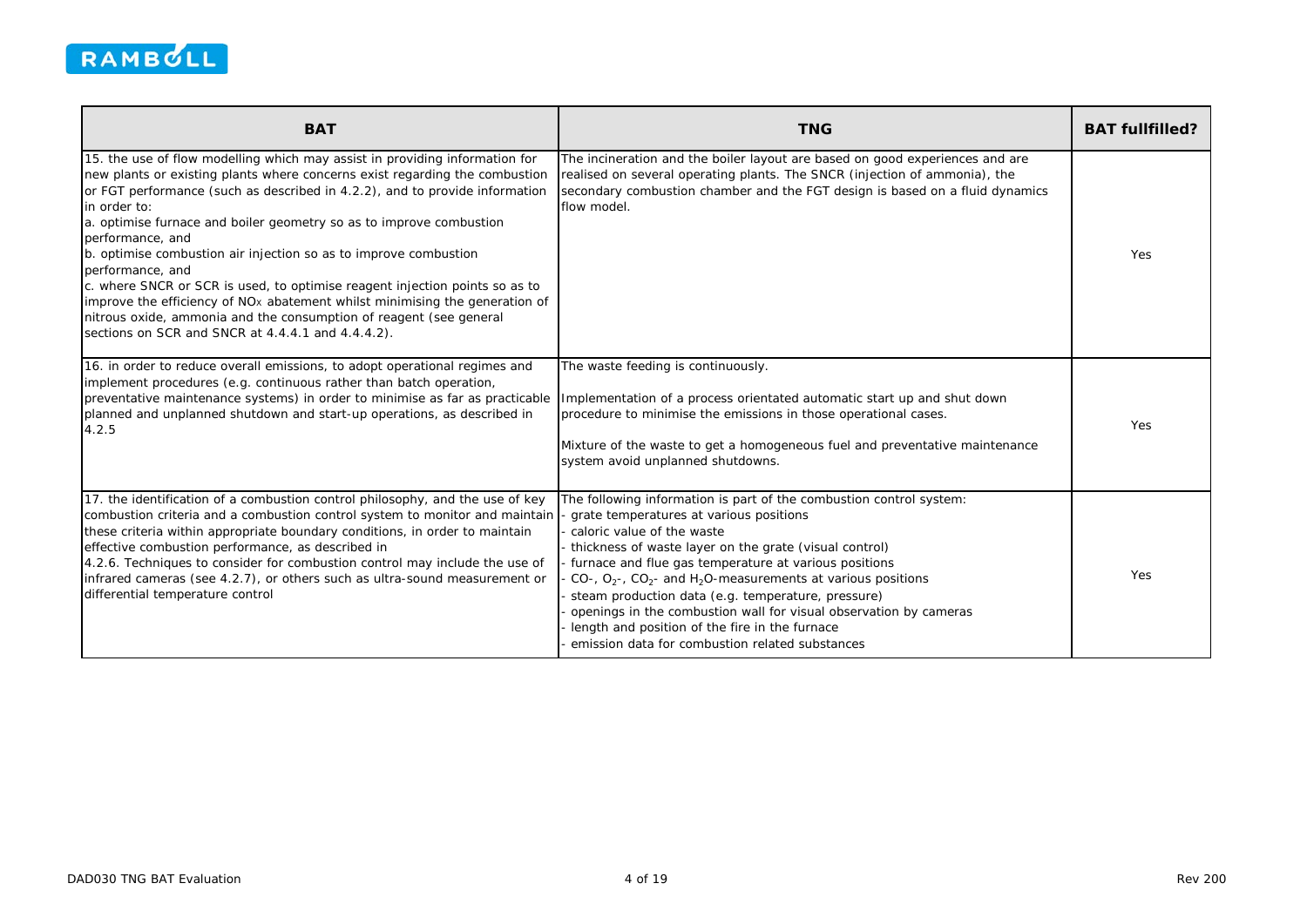

| <b>BAT</b>                                                                                                                                                                                                                                                                                                                                                                                                                                                                                                                                                                                                                                                                                                                                                                                            | <b>TNG</b>                                                                                                                                                                                                                                                                                                                                                                                                                                                                                                                                            | <b>BAT fullfilled?</b> |
|-------------------------------------------------------------------------------------------------------------------------------------------------------------------------------------------------------------------------------------------------------------------------------------------------------------------------------------------------------------------------------------------------------------------------------------------------------------------------------------------------------------------------------------------------------------------------------------------------------------------------------------------------------------------------------------------------------------------------------------------------------------------------------------------------------|-------------------------------------------------------------------------------------------------------------------------------------------------------------------------------------------------------------------------------------------------------------------------------------------------------------------------------------------------------------------------------------------------------------------------------------------------------------------------------------------------------------------------------------------------------|------------------------|
| 18. the optimisation and control of combustion conditions by a<br>combination of:<br>a. the control of air (oxygen) supply, distribution and temperature, including<br>gas and oxidant mixing<br>b. the control of combustion temperature level and distribution, and<br>c. the control of raw gas residence time.<br>Appropriate techniques for securing these objectives are described in:<br>4.2.8 Optimisation of air supply stoichiometry<br>4.2.9 Primary air supply optimisation and distribution<br>4.2.11 Secondary air injection, optimisation and distribution<br>4.2.19 Optimisation of time, temperature, turbulence of gases in the<br>combustion zone, and oxygen concentrations<br>4.2.4 Design to increase turbulence in the secondary combustion chamber                            | For an optimal combustion the thermal processes are monitored and regulated by<br>measurements of the furnance temperature and the content of CO and O2 in the<br>flue gas.<br>For a more detailed description see point 17.<br>by means of combustion control the following elements are controlled:<br>Primary air quantity and distribution<br>Oxygen content of flue gas (stoichiometry)<br>Secondary air quantity and distribution<br>Injection of recirculating flue gas in order to increase turbulence in the secondary<br>combustion chamber | Yes                    |
| 19. in general it is BAT to use those operating conditions (i.e. combustion<br>temperatures residence times and turbulence) that are specified in Article 6<br>of Directive 2000/76. The use of operating conditions in excess of those that<br>are required for efficient destruction of the waste should generally be<br>avoided. The use of other operating conditions may also be BAT - if they<br>provide for a similar or better level of overall environmental performance. For<br>example, where the use of operational temperatures of below the 1100 °C<br>(as specified for certain hazardous waste in 2000/76/EC) have been<br>demonstrated to provide for a similar or better level of overall environmental<br>performance, the use of such lower temperatures is considered to be BAT. | The temperature / time requirements of the post-combustion chamber are<br>continuously monitored. See point 17.                                                                                                                                                                                                                                                                                                                                                                                                                                       | <b>Yes</b>             |
| 20. the preheating of primary combustion air for low calorific value wastes,<br>by using heat recovered within the installation, in conditions where this may<br>lead to improved combustion performance (e.g. where low LCV/high moisture Saturated steam from the boiler drum.<br>wastes are burned) as described in 4.2.10. In general this technique is not<br>applicable to hazardous waste incinerators.                                                                                                                                                                                                                                                                                                                                                                                        | For high energy efficiency and optimal combustion conditions preheating of primary<br>and secondary combustion air is realised by using low pressure steam and                                                                                                                                                                                                                                                                                                                                                                                        | Yes                    |
| 21. the use of auxiliary burner(s) for start-up and shut-down and for<br>maintaining the required operational combustion temperatures (according to<br>the waste concerned) at all times when unburned waste is in the combustion<br>chamber, as described in 4.2.20                                                                                                                                                                                                                                                                                                                                                                                                                                                                                                                                  | Only in the case that the temperature in the secondary combustion chamber drops<br>below a minimum temperature of 850 °C oil or gas fired support burners<br>automatically start operation. Otherwise, the burners remain in a standby position.                                                                                                                                                                                                                                                                                                      | Yes                    |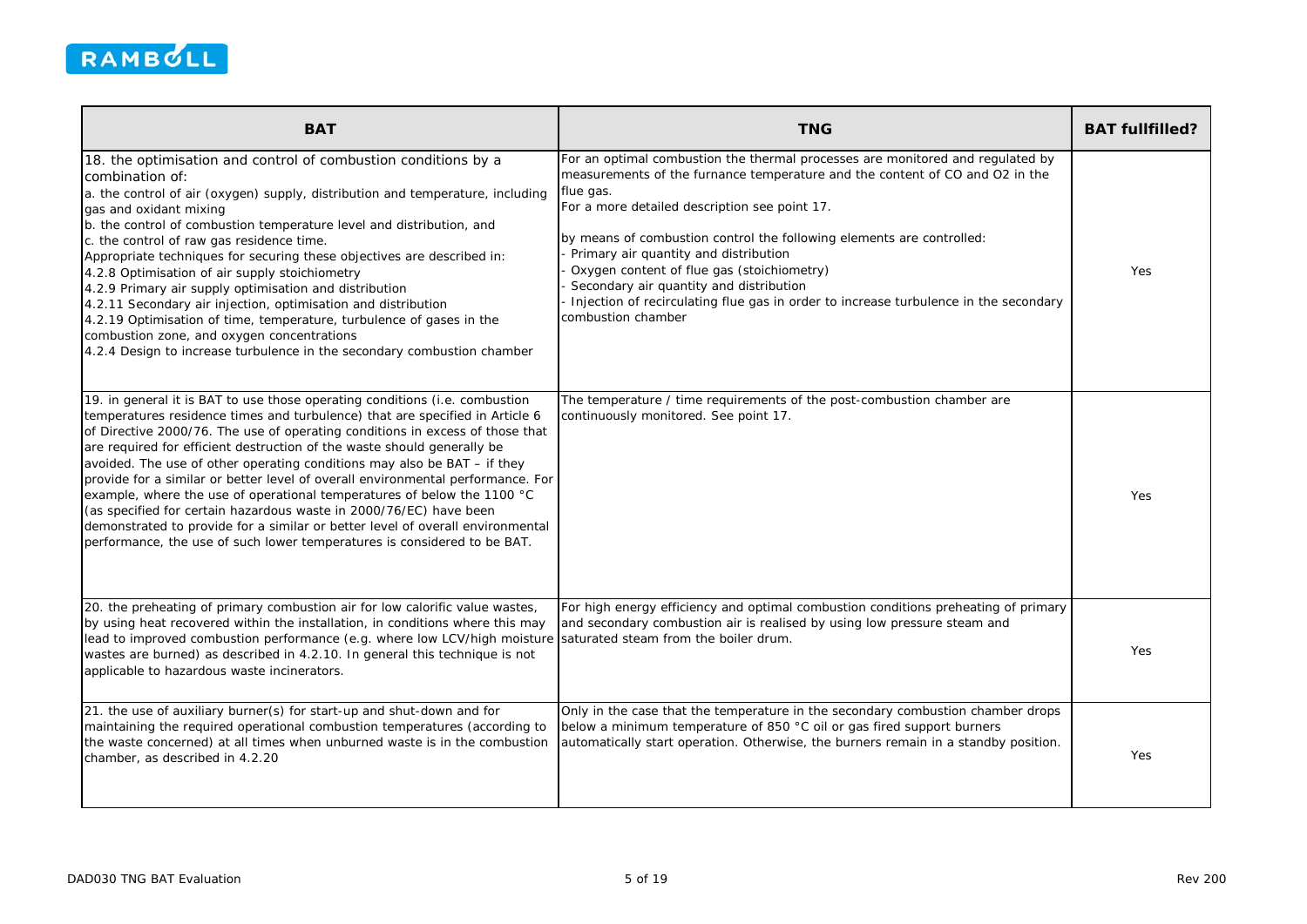

| <b>BAT</b>                                                                                                                                                                                                                                                                                                                                                                                                                                                                                                                                                                                                                                                                                                      | <b>TNG</b>                                                                                                                                                                                                                                                                                                                                                                                                                                                                                                                                             | <b>BAT fullfilled?</b> |
|-----------------------------------------------------------------------------------------------------------------------------------------------------------------------------------------------------------------------------------------------------------------------------------------------------------------------------------------------------------------------------------------------------------------------------------------------------------------------------------------------------------------------------------------------------------------------------------------------------------------------------------------------------------------------------------------------------------------|--------------------------------------------------------------------------------------------------------------------------------------------------------------------------------------------------------------------------------------------------------------------------------------------------------------------------------------------------------------------------------------------------------------------------------------------------------------------------------------------------------------------------------------------------------|------------------------|
| 22. the use of a combination of heat removal close to the furnace (e.g. the<br>use of water walls in grate furnaces and/or secondary combustion chambers)<br>and furnace insulation (e.g. refractory areas or other lined furnace walls)<br>that, according to the NCV and corrosiveness of the waste incinerated,<br>provides for:<br>a. adequate heat retention in the furnace (low NCV wastes require higher<br>retention of heat in the furnace)<br>b. additional heat to be transferred for energy recovery (higher NCV wastes<br>may allow/require heat removal from earlier furnace stages)<br>The conditions under which the various techniques may be applicable are<br>described in 4.2.22 and 4.3.12 | To protect the walls of the boiler against corrosion Inconel will be cladded in<br>sections where the flue gas temperature exceeds 850 °C.                                                                                                                                                                                                                                                                                                                                                                                                             | Yes                    |
| 23. the use of furnace (including secondary combustion chambers etc.)<br>dimensions that are large enough to provide for an effective combination of<br>gas residence time and temperature such that combustion reactions may<br>approach completion and result in low and stable CO and VOC emissions, as<br>described in 4.2.23                                                                                                                                                                                                                                                                                                                                                                               | The furnace dimensions are large enough to ensure that for 2 seconds residence<br>time the flue gas has a temperature above 850 °C (for all operational conditions).<br>Experiences of several plants have shown low values for CO and VOC.<br>After the combustion chamber two empty passes are installed to enable a complete<br>burnout. In addition to secondary air a part of the flue gas is recirculated and<br>injected together with the secondary air to achieve a maximum turbulence and<br>burnout as well as stable CO and VOC emissions. | Yes                    |
| 24. When gasification or pyrolysis is used, in order to avoid the generation of<br>waste, it is BAT to:<br>a. combine the gasification or pyrolysis stage with a subsequent combustion<br>stage with energy recovery and flue-gas treatment that provides for<br>operational emission levels to air within the BAT associated emission ranges<br>specified in this BAT chapter, and/ or<br>b. recover or supply for use of the substances (solid, liquid or gaseous) that<br>are not combusted                                                                                                                                                                                                                  | No gasification or pyrolysis.                                                                                                                                                                                                                                                                                                                                                                                                                                                                                                                          | Not relevant           |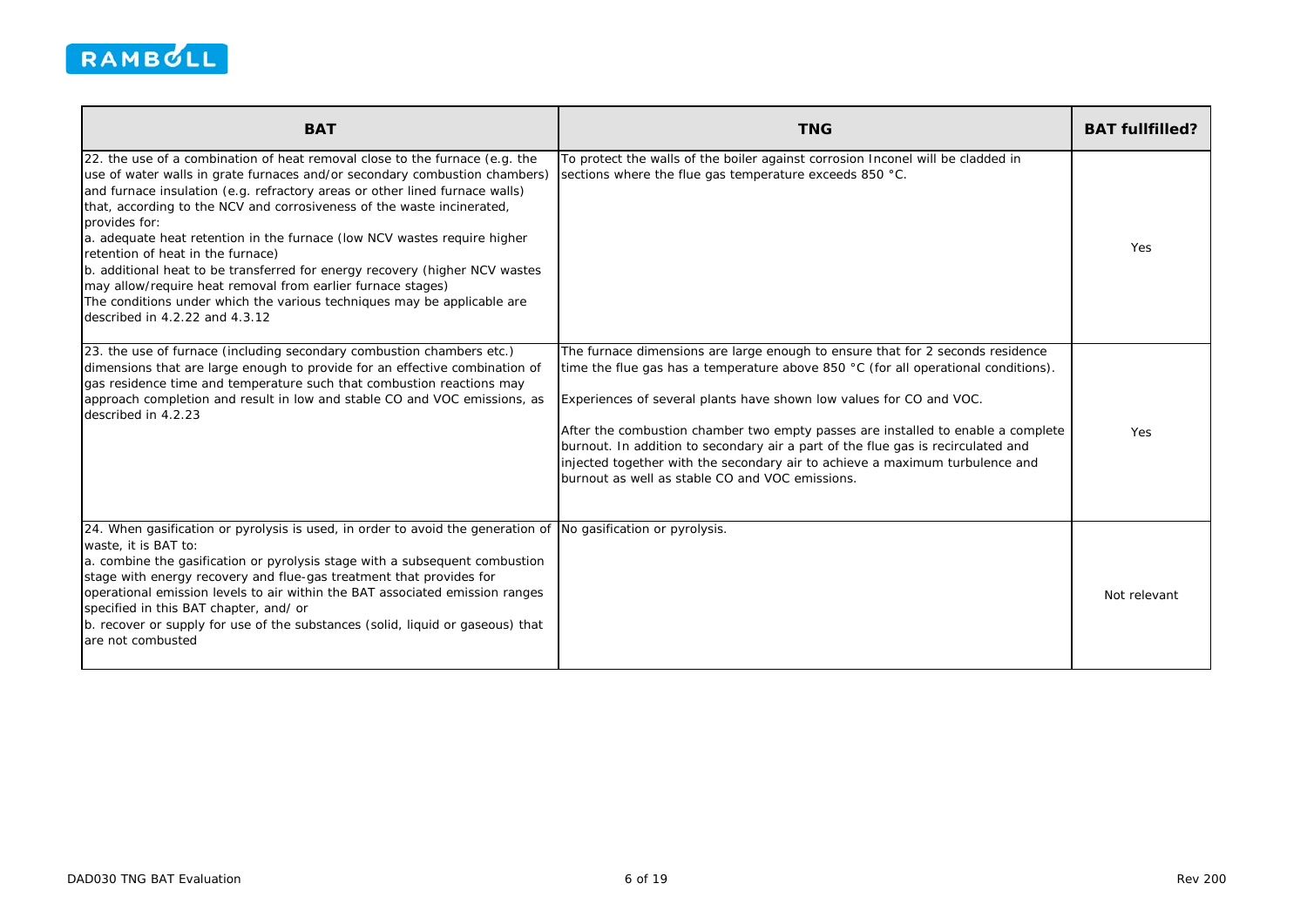

| <b>BAT</b>                                                                                                                                                                                                                                                                                                                                                                                                                                                                                                                                                                                                                                                                                                                                                                                                                                                                                                                                                                                                                                                                                                                                                                                                                                                                                                                                                                                     | <b>TNG</b>                                                                                                                                                                                                                                                                                                                                                                | <b>BAT fullfilled?</b> |
|------------------------------------------------------------------------------------------------------------------------------------------------------------------------------------------------------------------------------------------------------------------------------------------------------------------------------------------------------------------------------------------------------------------------------------------------------------------------------------------------------------------------------------------------------------------------------------------------------------------------------------------------------------------------------------------------------------------------------------------------------------------------------------------------------------------------------------------------------------------------------------------------------------------------------------------------------------------------------------------------------------------------------------------------------------------------------------------------------------------------------------------------------------------------------------------------------------------------------------------------------------------------------------------------------------------------------------------------------------------------------------------------|---------------------------------------------------------------------------------------------------------------------------------------------------------------------------------------------------------------------------------------------------------------------------------------------------------------------------------------------------------------------------|------------------------|
| 25. in order to avoid operational problems that may be caused by higher<br>temperature sticky fly ashes, to use a boiler design that allows gas<br>temperatures to reduce sufficiently before the convective heat exchange<br>bundles (e.g. the provision of sufficient empty passes within the<br>furnace/boiler and/or water walls or other techniques that aid cooling), as<br>described in 4.2.23 and 4.3.11. The actual temperature above which fouling<br>is significant is waste type and boiler steam parameter dependent. In general<br>for MSW it is usually 600 - 750 °C, lower for HW and higher for SS. Radiative<br>heat exchangers, such as platten type super heaters, may be used at higher<br>flue-gas temperatures than other designs (see 4.3.14).                                                                                                                                                                                                                                                                                                                                                                                                                                                                                                                                                                                                                         | At the first position in the horizontal pass a protection evaporator is installed. The<br>calculated gas temperature before the protection evaporator is around $650^{\circ}$ C. This<br>evaporator protects the superheater in order to minimize fouling. Further a<br>conservative spacing of the boiler tubes prevents clogging and resulting operational<br>problems. | Yes                    |
| 26. the overall optimisation of installation energy efficiency and energy<br>recovery, taking into account the techno-economic feasibility (with particular<br>reference to the high corrosivity of the flue-gases that results from the<br>incineration of many wastes e.g. chlorinated wastes), and the availability of<br>users for the energy so recovered, as described in 4.3.1, and in general:<br>a. to reduce energy losses with flue-gases, using a combination of the<br>techniques described in 4.3.2 and 4.3.5<br>b. the use of a boiler to transfer the flue-gas energy for the production of<br>electricity and/or supply of steam/heat with a thermal conversion efficiency<br>Of:<br>i. for mixed municipal waste at least 80 % (ref. Table 3.46)<br>ii. for pretreated municipal wastes (or similar waste) treated in fluidized bed<br>furnaces, 80 to 90 %<br>iii. for hazardous wastes giving rise to increased boiler corrosion risks<br>(typically from chlorine/sulphur content), above 60 to 70 %<br>iv. for other wastes conversion efficiency should generally be increased in the<br>range 60 to 90 %<br>c. for gasification and pyrolysis processes that are combined with a<br>subsequent combustion stage, the use of a boiler with a thermal conversion<br>efficiency of at least 80 %, or the use of a gas engine or other electrical<br>generation technology | The most important measures to reduce the energy loss are:<br>a) reduce excess air<br>b) recirculate flue gas<br>c) reduce the flue gas temperature at the boiler exit of 145°C<br>d) heat recovery by condensate preheating<br>The thermal conversion of the boiler is 91,9%.                                                                                            | Yes                    |
| 27. to secure where practicable, long-term base-load heat/steam supply<br>contracts to large heat/steam users (see 4.3.1) so that a more regular<br>demand for the recovered energy exists and therefore a larger proportion of<br>the energy value of the incinerated waste may be used.                                                                                                                                                                                                                                                                                                                                                                                                                                                                                                                                                                                                                                                                                                                                                                                                                                                                                                                                                                                                                                                                                                      | The average net electrical efficiency is 29,6%. Necessary measures have been<br>foreseen for later export of heat.                                                                                                                                                                                                                                                        | Yes.                   |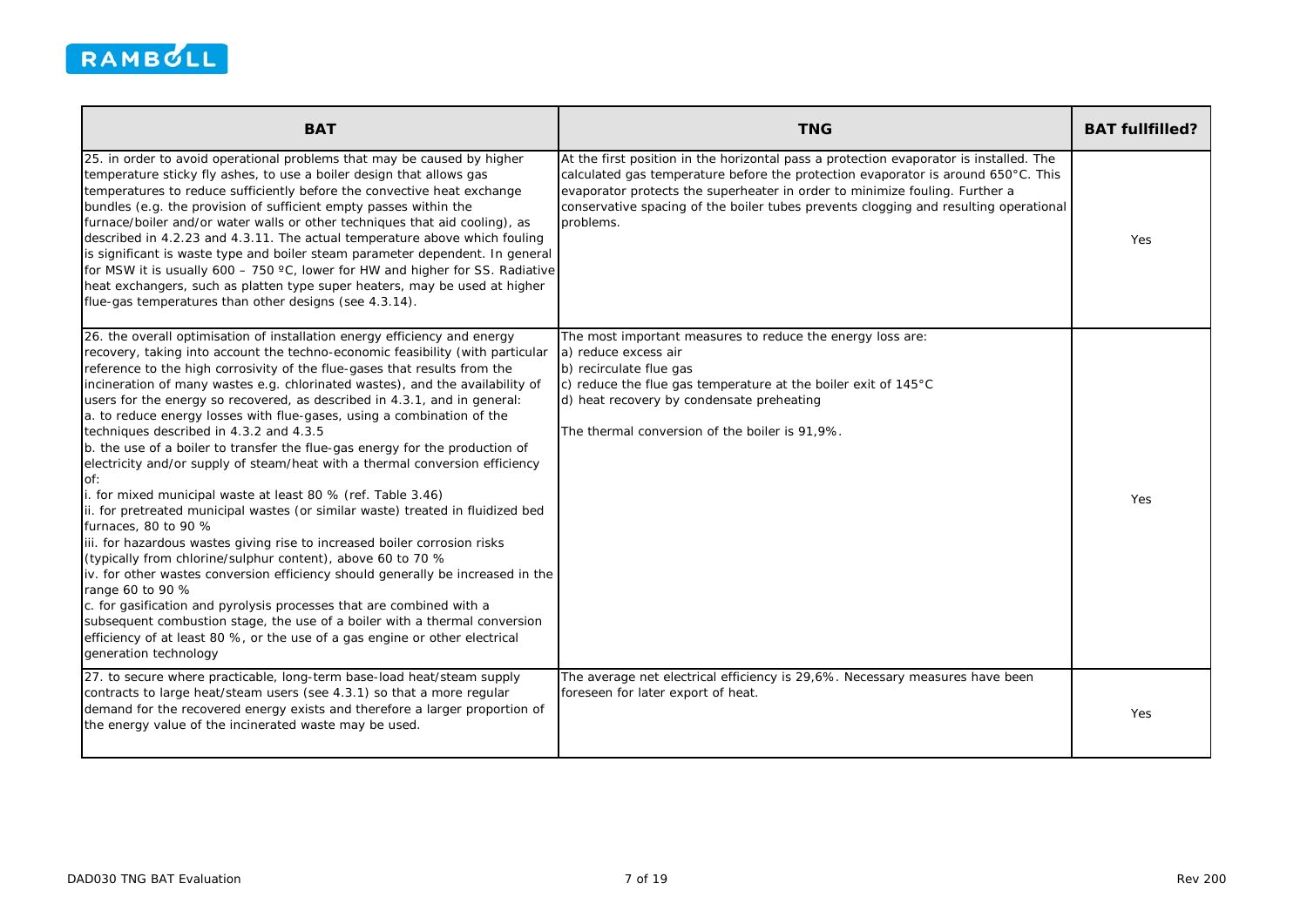

| <b>BAT</b>                                                                                                                                                                                                                                                                                                                                                                                                                                                                                                                                                                                                                                                                                                                                                                                                                                                                                                                                                           | <b>TNG</b>                                                                                                                                                                                                                             | <b>BAT fullfilled?</b> |
|----------------------------------------------------------------------------------------------------------------------------------------------------------------------------------------------------------------------------------------------------------------------------------------------------------------------------------------------------------------------------------------------------------------------------------------------------------------------------------------------------------------------------------------------------------------------------------------------------------------------------------------------------------------------------------------------------------------------------------------------------------------------------------------------------------------------------------------------------------------------------------------------------------------------------------------------------------------------|----------------------------------------------------------------------------------------------------------------------------------------------------------------------------------------------------------------------------------------|------------------------|
| 28. the location of new installations so that the use of the heat and/or steam<br>generated in the boiler can be maximised through any combination of:<br>a. electricity generation with heat or steam supply for use (i.e. use CHP)<br>b. the supply of heat or steam for use in district heating distribution networks<br>c. the supply of process steam for various, mainly industrial, uses (see<br>examples in 4.3.18)<br>d. the supply of heat or steam for use as the driving force for cooling/air<br>conditioning systems<br>Selection of a location for a new installation is a complex process involving<br>many local factors (e.g. waste transport, availability of energy users, etc)<br>which are addressed by IPPC Directive Article 9(4). The generation of<br>electricity only may provide the most energy efficient option for the recovery<br>of the energy from the waste in specific cases where local factors prevent<br>heat/steam recovery. | See point 27.                                                                                                                                                                                                                          | <b>Yes</b>             |
| 29. in cases where electricity is generated, the optimisation of steam<br>parameters (subject to user requirements for any heat and steam produced),<br>including consideration of (see 4.3.8):<br>a. the use of higher steam parameters to increase electrical generation, and<br>b. the protection of boiler materials using suitably resistant materials (e.g.<br>claddings or special boiler tube materials)<br>The optimal parameters for an individual installation are highly dependent<br>upon the corrosivity of the flue-gases and hence upon the waste composition.                                                                                                                                                                                                                                                                                                                                                                                       | Depending on the flue gas composition and the waste conditions the steam<br>parameters were determined to be 73barA/430°C. This superheated steam<br>parameters ensure high energy efficiency. The net electrical efficiency is 29,6%. | Yes                    |
| 30. the selection of a turbine suited to:<br>a. the electricity and heat supply regime, as described in 4.3.7<br>b. high electrical efficiency                                                                                                                                                                                                                                                                                                                                                                                                                                                                                                                                                                                                                                                                                                                                                                                                                       | A condensing turbine was chosen as there are no possibilities to supply heat to<br>customers.                                                                                                                                          | Yes                    |
| 31. at new or upgrading installations, where electricity generation is the<br>priority over heat supply, the minimisation of condenser pressure, as<br>described in 4.3.9                                                                                                                                                                                                                                                                                                                                                                                                                                                                                                                                                                                                                                                                                                                                                                                            | The turbine exhaust pressure (100 mbar, $22^{\circ}$ C) and the air cooled condenser are<br>designed so that the high ambient temperatures of Sydney can be handled.                                                                   | Yes                    |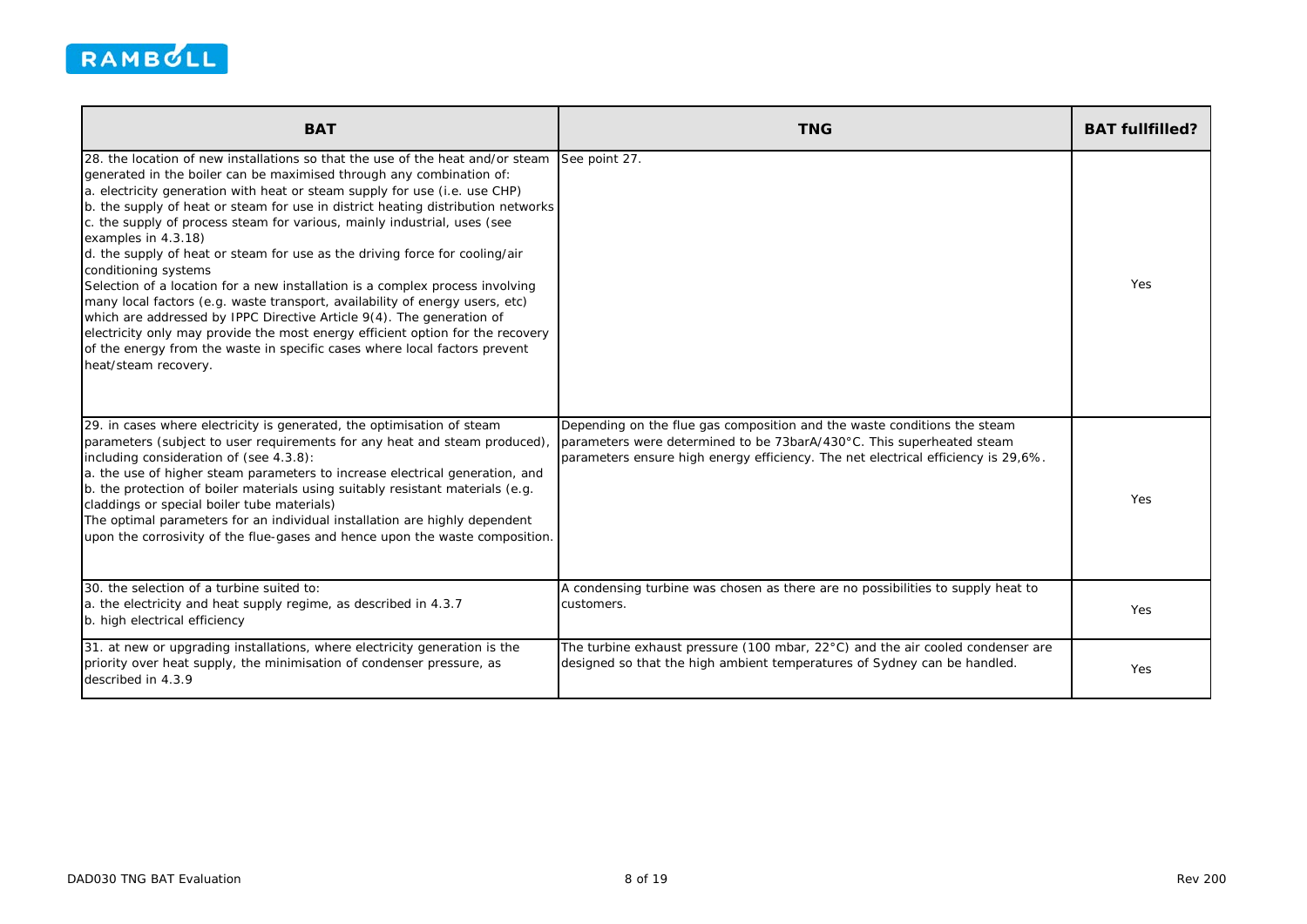

| <b>BAT</b>                                                                                                                                                                                                                                                                                                                                                                                                                                                                                                                                                                                                                                                                                                                                                                                                                                                                                                                                                                                                                                                                                               | <b>TNG</b>                                                                                                                                                                                                                                                                                                                                                                                                                                                                                                              | <b>BAT fullfilled?</b> |
|----------------------------------------------------------------------------------------------------------------------------------------------------------------------------------------------------------------------------------------------------------------------------------------------------------------------------------------------------------------------------------------------------------------------------------------------------------------------------------------------------------------------------------------------------------------------------------------------------------------------------------------------------------------------------------------------------------------------------------------------------------------------------------------------------------------------------------------------------------------------------------------------------------------------------------------------------------------------------------------------------------------------------------------------------------------------------------------------------------|-------------------------------------------------------------------------------------------------------------------------------------------------------------------------------------------------------------------------------------------------------------------------------------------------------------------------------------------------------------------------------------------------------------------------------------------------------------------------------------------------------------------------|------------------------|
| 32. the general minimisation of overall installation energy demand, including<br>consideration of the following (see 4.3.6):<br>a. for the performance level required, the selection of techniques with lower<br>overall energy demand in preference to those with higher energy demand<br>b. wherever possible, ordering flue-gas treatment systems in such a way that<br>flue gas reheating is avoided (i.e. those with the highest operational<br>temperature before those with lower operational temperatures)<br>c. where SCR is used:<br>to use heat exchangers to heat the SCR inlet flue-gas with the flue-gas<br>energy at the SCR outlet<br>ii. to generally select the SCR system that, for the performance level required SCR is not relevant.<br>(including availability/fouling and reduction efficiency), has the lower<br>operating temperature<br>d. where flue-gas reheating is necessary, the use of heat exchange systems<br>to minimise flue-gas reheating energy demand<br>e. avoiding the use of primary fuels by using self produced energy in<br>preference to imported sources | To minimise the overall energy consumption the following measures were taken:<br>SNCR instead of SCR to avoid the flue gas reheating for the catalytic reaction<br>efficient preheating of primary and secondary air<br>minimal condenser pressure<br>placing high temperature equipment before (upstream) lower temperature<br>equipment<br>use of frequency controlled rotating equipment for those equipment parts which<br>operate at variable speeds.<br>high efficient DCS system to minimise the measure failure | Yes                    |
| 33. where cooling systems are required, the selection of the steam condenser<br>cooling system technical option that is best suited to the local environmental<br>conditions, taking particular account of potential cross-media impacts, as<br>described in 4.3.10                                                                                                                                                                                                                                                                                                                                                                                                                                                                                                                                                                                                                                                                                                                                                                                                                                      | As result of the local conditions and to minimize the water consumption an air<br>cooled condenser has been chosen.                                                                                                                                                                                                                                                                                                                                                                                                     | Yes                    |
| 34. the use of a combination of on-line and off-line boiler cleaning techniques<br>to reduce dust residence and accumulation in the boiler, as described in<br>4.3.19                                                                                                                                                                                                                                                                                                                                                                                                                                                                                                                                                                                                                                                                                                                                                                                                                                                                                                                                    | Online cleaning devices for all parts of the boiler are foreseen. Offline cleaning is<br>carried out manually during revisions.                                                                                                                                                                                                                                                                                                                                                                                         | Yes                    |
| 35. the use of an overall flue-gas treatment (FGT) system that, when<br>combined with the installation as a whole, generally provides for the<br>operational emission levels for releases to air associated with the use of BAT<br>listed in Table 5.2                                                                                                                                                                                                                                                                                                                                                                                                                                                                                                                                                                                                                                                                                                                                                                                                                                                   | The emission guarantees are in accordance with the European Industrial Emission<br>Directive. The expected operational emission levels are in line with the values given<br>in Table 5.2.                                                                                                                                                                                                                                                                                                                               | Yes                    |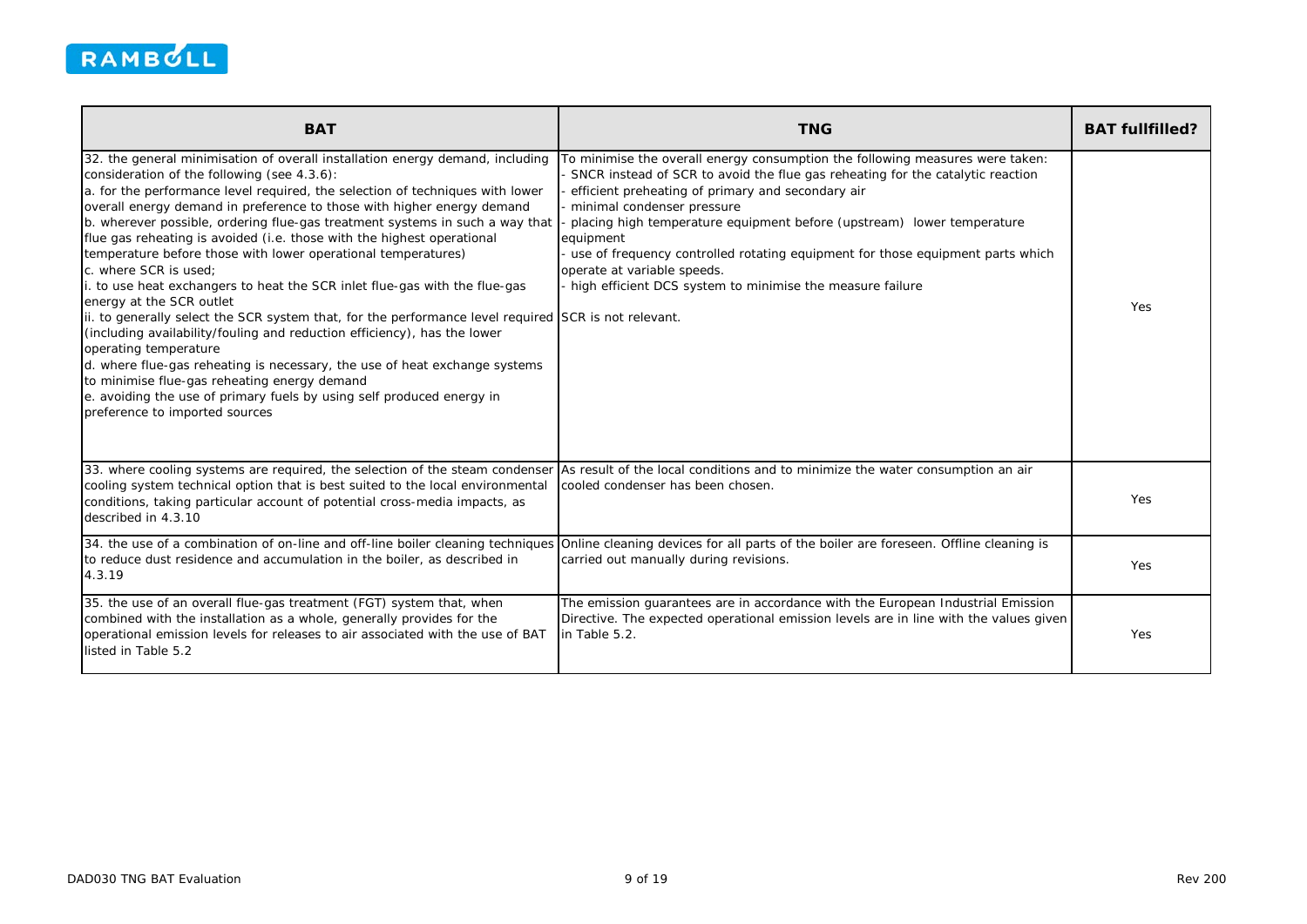

| <b>BAT</b>                                                                                                                                                                                                                                                                                                                                                              | <b>TNG</b>                                                                                                                                                                                                                                                                                                                                                                                                                                                                                                                                                | <b>BAT fullfilled?</b> |
|-------------------------------------------------------------------------------------------------------------------------------------------------------------------------------------------------------------------------------------------------------------------------------------------------------------------------------------------------------------------------|-----------------------------------------------------------------------------------------------------------------------------------------------------------------------------------------------------------------------------------------------------------------------------------------------------------------------------------------------------------------------------------------------------------------------------------------------------------------------------------------------------------------------------------------------------------|------------------------|
| 36. when selecting the overall FGT system, to take into account:<br>a. the general factors described in 4.4.1.1 and 4.4.1.3<br>b. the potential impacts on energy consumption of the installation, as<br>described in section 4.4.1.2<br>c. the additional overall-system compatibility issues that may arise when<br>retrofitting existing installations (see 4.4.1.4) | The following factors have been taken account for the selection of the FGT system:<br>type of waste, its composition and variation<br>type of combustion process, and its size<br>through recirculation of flue gases less flue gas flow and lower flue gas<br>temperature<br>flue gas composition and fluctuations in the composition<br>target emission limit values<br>restrictions on discharge of aqueous effluents<br>availability of land and space<br>availability and cost of outlets for residues accumulated/recovered<br>minimize consumables | Yes                    |
| 37. when selecting between wet / semi-wet / and dry FGT systems, to take<br>into account the (non-exhaustive) general selection criteria given as an<br>example in Table 5.3 [See at the end of this document]                                                                                                                                                          | The Flue gas cleaning process is characterised by the following features:<br>No effluent as necessary for wet FGT<br>minimized consumables and residues<br>Dry injection of Calcium Hydroxide (Ca(OH)2) and Powdered Activated Carbon<br>(PAC)<br>Separate injection of water for conditioning and reactivation of recycled lime<br>particles<br>Compact design<br>Low manpower requirement                                                                                                                                                               | Yes                    |
| 38. to prevent the associated increased electrical consumption, to generally<br>(i.e. unless there is a specific local driver) avoid the use of. two bag filters in<br>one FGT line (as described in<br>4.4.2.2 and 4.4.2.3)                                                                                                                                            | The installation has only one bag filter.                                                                                                                                                                                                                                                                                                                                                                                                                                                                                                                 | Yes                    |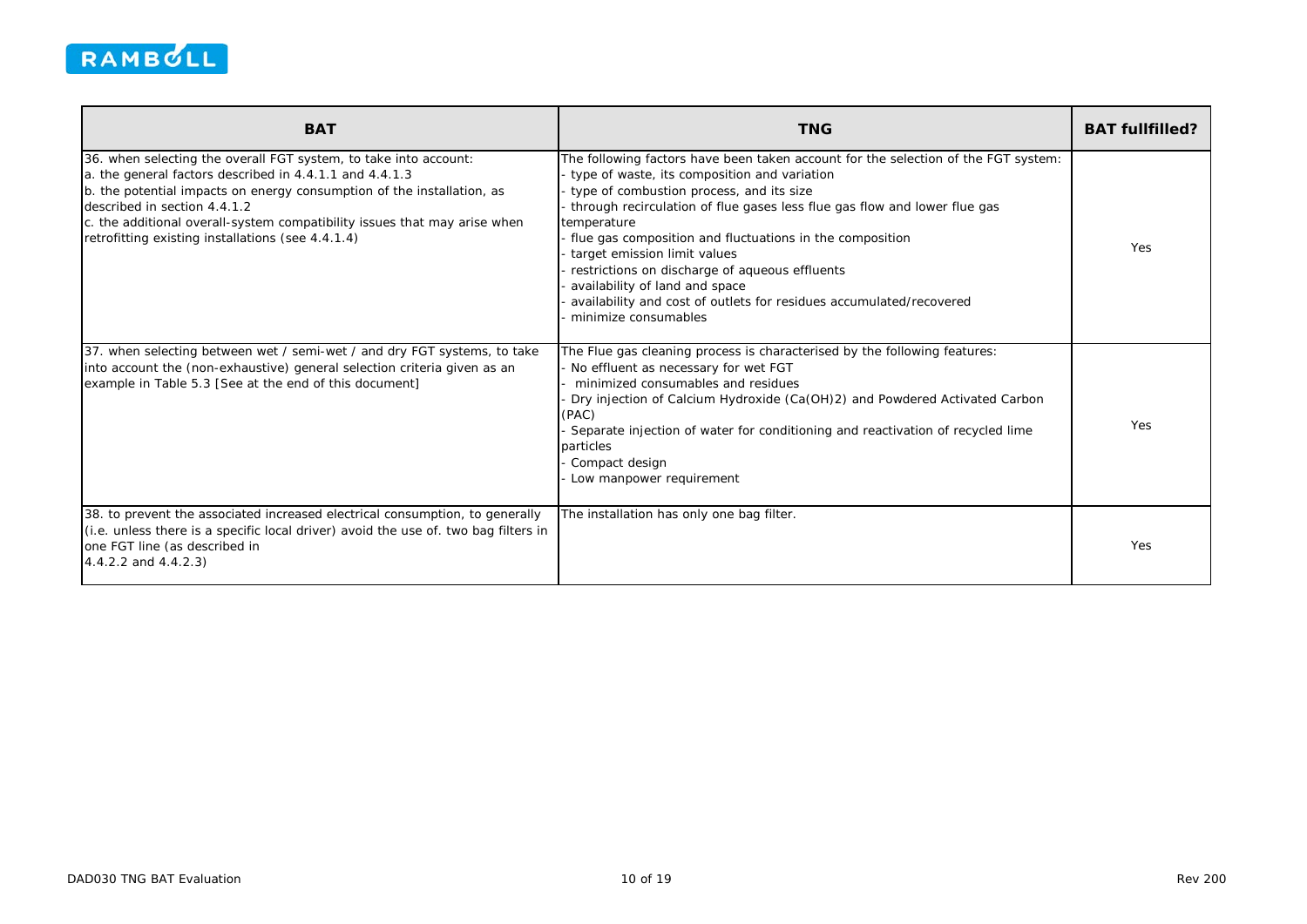

| <b>BAT</b>                                                                                                                                                                                                                                                                                                                                                                                                                                                                                                                                                                                                                                                                                                                                                                                                                                                                                                                                                                                               | <b>TNG</b>                                                                                                                                                                                                                                                                                                                                                                                                                                                                                                   | <b>BAT fullfilled?</b> |
|----------------------------------------------------------------------------------------------------------------------------------------------------------------------------------------------------------------------------------------------------------------------------------------------------------------------------------------------------------------------------------------------------------------------------------------------------------------------------------------------------------------------------------------------------------------------------------------------------------------------------------------------------------------------------------------------------------------------------------------------------------------------------------------------------------------------------------------------------------------------------------------------------------------------------------------------------------------------------------------------------------|--------------------------------------------------------------------------------------------------------------------------------------------------------------------------------------------------------------------------------------------------------------------------------------------------------------------------------------------------------------------------------------------------------------------------------------------------------------------------------------------------------------|------------------------|
| 39. the reduction of FGT reagent consumption and of FGT residue production<br>a. adjustment and control of the quantity of reagent(s) injected in order to<br>meet the requirements for the treatment of the flue-gas such that the target<br>final operational emission levels are met<br>b. the use of the signal generated from fast response upstream and/or<br>downstream monitors of raw HCl and/or SO2 levels (or other parameters that higher operational safety.<br>may prove useful for this purpose) for the optimisation of FGT reagent dosing<br>rates, as described in 4.4.3.9<br>c. the re-circulation of a proportion of the FGT residues collected, as<br>described in 4.4.3.7<br>The applicability and degree of use of the above techniques that represents<br>BAT will vary according to, in particular: the waste characteristics and<br>consequential flue-gas nature, the final emission level required, and technical<br>experience from their practical use at the installation | a) The quantity of reagents injected is regularly checked by measuring the target<br>in dry, semi-wet, and intermediate FGT systems by a suitable combination of: final operational emission levels. Depending on the emission level the reagents are<br>injected.<br>b) Measuring devices are installed to check the raw gas<br>c) A part of the residues are recirculated into the semi dry reactor which results in a<br>high efficiency, lower consumption of absorbent, protection of filter bags and a | Yes                    |
| 40. the use of primary (combustion related) NO <sub>x</sub> reduction measures to<br>reduce NO <sub>x</sub> production, together with either SCR (4.4.4.1) or SNCR<br>(4.4.4.2), according to the efficiency of flue-gas reduction required. In<br>general SCR is considered BAT where higher NO <sub>x</sub> reduction efficiencies are<br>required (i.e. raw flue-gas NO <sub>x</sub> levels are high) and where low final flue-gas<br>emission concentrations of NOX are desired.<br>One MS reported that technical difficulties have been experienced in some<br>cases when retrofitting SNCR abatement systems to existing small MSW<br>incineration installations, and that the cost effectiveness (i.e. NOX reduction<br>per unit cost) of NOX abatement (e.g. SNCR) is lower at small MSWIs (i.e.<br>those MSWIs of capacity <6 tonnes of waste/hour).                                                                                                                                           | In the first pass of the boiler ammonia is injected into the flue gas stream. The<br>results are well controlled and low NOx emissions which are below the levels given<br>by the Industrial Emissions Directive. The most important factors for NOx reduction<br>measures are:<br>$O2$ content<br>flue gas recirculation<br>optimized secondary air injection<br>Neither retrofitting nor small installation, therefore not relevant.                                                                       | Yes                    |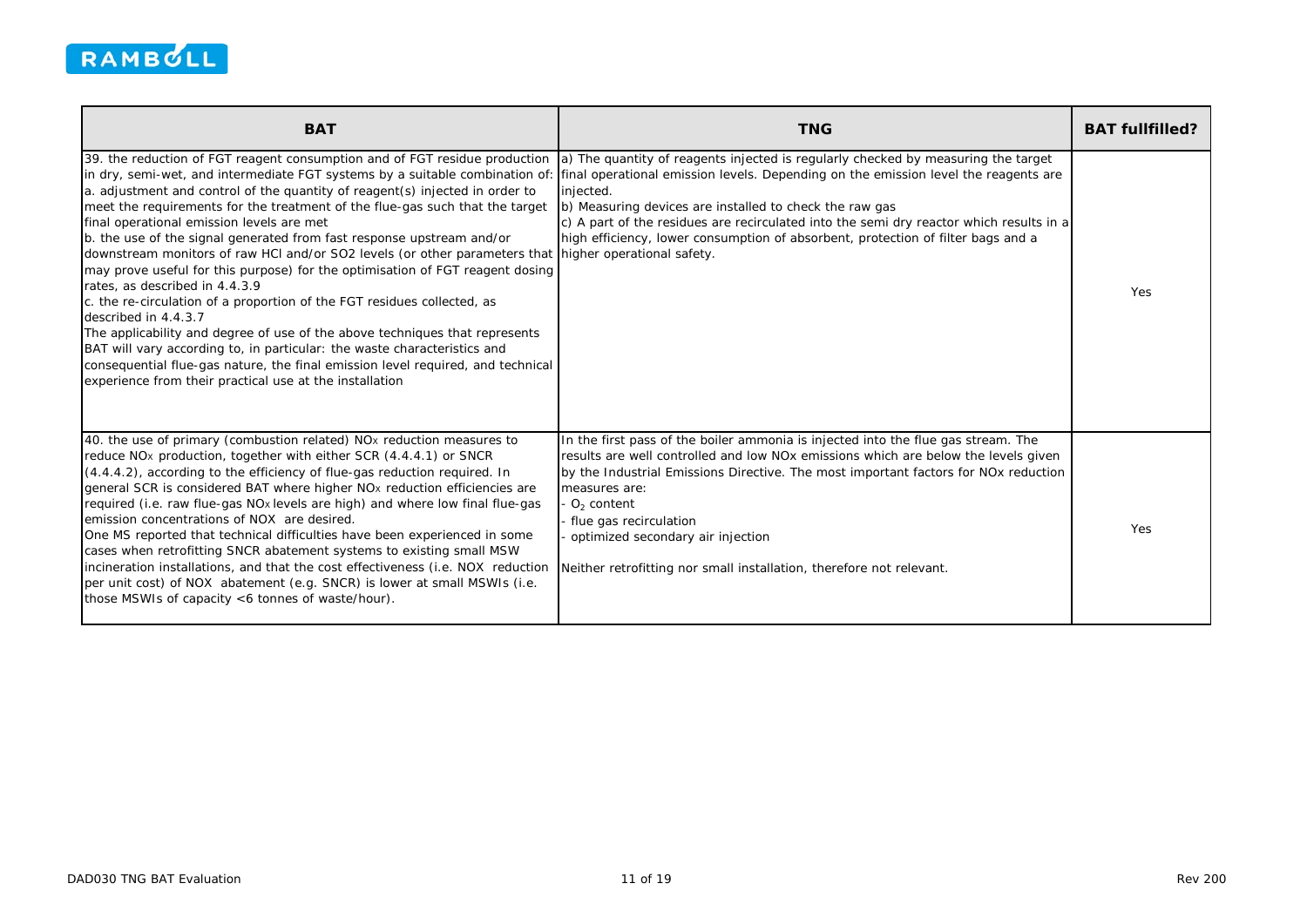

| <b>BAT</b>                                                                                                                                                                                                                                                                                                                                                                                                                                                                                                                                                                                                                                                                                                                                                                                                                                                                                                                                                                                                                                                                                                                                                                                                                                                                                                                                                                                                                                                                                                                                                | <b>TNG</b>                                                                                                                                                                                                                                                                                          | <b>BAT fullfilled?</b> |
|-----------------------------------------------------------------------------------------------------------------------------------------------------------------------------------------------------------------------------------------------------------------------------------------------------------------------------------------------------------------------------------------------------------------------------------------------------------------------------------------------------------------------------------------------------------------------------------------------------------------------------------------------------------------------------------------------------------------------------------------------------------------------------------------------------------------------------------------------------------------------------------------------------------------------------------------------------------------------------------------------------------------------------------------------------------------------------------------------------------------------------------------------------------------------------------------------------------------------------------------------------------------------------------------------------------------------------------------------------------------------------------------------------------------------------------------------------------------------------------------------------------------------------------------------------------|-----------------------------------------------------------------------------------------------------------------------------------------------------------------------------------------------------------------------------------------------------------------------------------------------------|------------------------|
| 41. for the reduction of overall PCDD/F emissions to all environmental media.<br>the use of:<br>a. techniques for improving knowledge of and control of the waste, including<br>in particular its combustion characteristics, using a suitable selection of<br>techniques described in 4.1, and<br>b. primary (combustion related) techniques (summarised in 4.4.5.1) to<br>destroy PCDD/F in the waste and possible PCDD/F precursors, and<br>c. the use of installation designs and operational controls that avoid those<br>conditions (see 4.4.5.2) that may give rise to PCDD/F reformation or<br>generation, in particular to avoid the abatement of dust in the temperature<br>range of 250 - 400 °C. Some additional reduction of de-novo synthesis is<br>reported where the dust abatement operational temperature has been further<br>lowered from 250 to below 200 °C, and<br>d. the use of a suitable combination of one or more of the following additional<br>PCDD/F abatement measures:<br>. adsorption by the injection of activated carbon or other reagents at a<br>suitable reagent dose rate, with bag filtration, as described in 4.4.5.6, or<br>ii. adsorption using fixed beds with a suitable adsorbent replenishment rate,<br>as described in 4.4.5.7, or<br>iii. multi layer SCR, adequately sized to provide for PCDD/F control, as de-<br>scribed in 4.4.5.3, or<br>iv. the use of catalytic bag filters (but only where other provision is made for<br>effective metallic and elemental Hg control), as described in 4.4.5.4 | For the reduction of PCDD/F emissions the following techniques are applied:<br>optimized secondary air injection<br>maximal gas burn out<br>minimization of fly ash deposits in the boiler<br>continuous boiler cleaning<br>no dedusting equipment where the gas temperature is above 200°C<br>SNCR | Yes                    |
| 42. where wet scrubbers are used, to carry out an assessment of PCDD/F<br>build up (memory effects) in the scrubber and adopt suitable measures to<br>deal with this build up and prevent scrubber breakthrough releases. Particular<br>consideration should be given to the possibility of memory effects during shut-<br>down and start-up periods.                                                                                                                                                                                                                                                                                                                                                                                                                                                                                                                                                                                                                                                                                                                                                                                                                                                                                                                                                                                                                                                                                                                                                                                                     | No wet scrubbers are used.                                                                                                                                                                                                                                                                          | Not relevant           |
| 43. if re-burn of FGT residues is applied, then suitable measures should be<br>taken to avoid the re-circulation and accumulation of Hg in the installation                                                                                                                                                                                                                                                                                                                                                                                                                                                                                                                                                                                                                                                                                                                                                                                                                                                                                                                                                                                                                                                                                                                                                                                                                                                                                                                                                                                               | No re-burn of FGT residues is applied.                                                                                                                                                                                                                                                              | Not relevant           |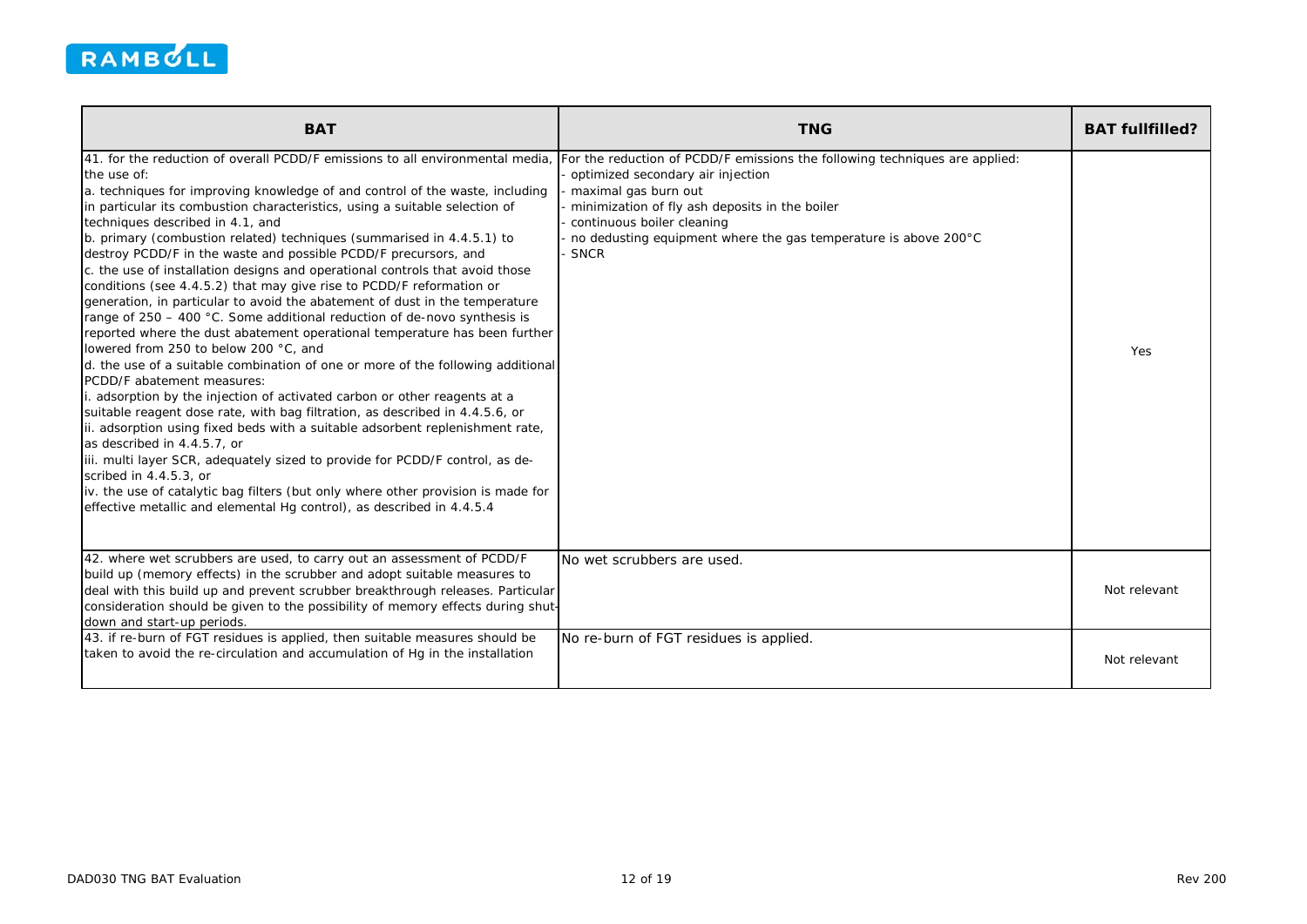

| <b>BAT</b>                                                                                                                                                                                                                                                                                                                                                                                                                                                                                                                                                                                                                                       | <b>TNG</b>                                                                                                                                                                                                                   | <b>BAT fullfilled?</b> |
|--------------------------------------------------------------------------------------------------------------------------------------------------------------------------------------------------------------------------------------------------------------------------------------------------------------------------------------------------------------------------------------------------------------------------------------------------------------------------------------------------------------------------------------------------------------------------------------------------------------------------------------------------|------------------------------------------------------------------------------------------------------------------------------------------------------------------------------------------------------------------------------|------------------------|
| 44. for the control of Hg emissions where wet scrubbers are applied as the<br>only or main effective means of total Hg emission control:<br>a. the use of a low pH first stage with the addition of specific reagents for<br>ionic Hg removal (as described in 4.4.6.1, 4.4.6.6 and 4.4.6.5), in<br>combination with the following additional measures for the abatement of<br>metallic (elemental) Hq, as required in order to reduce final air emissions to<br>within the BAT emission ranges given for total Hg<br>b. activated carbon injection, as described in 4.4.6.2, or<br>c. activated carbon or coke filters, as described in 4.4.6.7 | No wet scrubbers are used.                                                                                                                                                                                                   | Not relevant           |
| 45. for the control of Hg emissions where semi-wet and dry FGT systems are<br>applied, the use of activated carbon or other effective adsorptive reagents for<br>the adsorption of PCDD/F and Hg, as described in 4.4.6.2, with the reagent<br>dose rate controlled so that final air emissions are within the BAT emission<br>ranges given for Hg                                                                                                                                                                                                                                                                                               | For the control of Hg emissions an activated carbon injection into the semi dry<br>reactor is applied. The reagent dose rate is controlled to ensure that the final air<br>emissions are within the BAT ranges given for Hg. | Yes                    |
| 46. the general optimisation of the re-circulation and re-use of waste water<br>arising on the site within the installation, as described in 4.5.8, including for<br>example, if of sufficient quality, the use of boiler drain water as a water<br>supply for the wet scrubber in order to reduce scrubber water consumption<br>by replacing scrubber feed-water (see 4.5.6)                                                                                                                                                                                                                                                                    | To avoid additional water consumption a complete recirculation of condensate is<br>installed. The boiler drain water is used for the bottom ash quenching.                                                                   | Yes                    |
| 47. the use of separate systems for the drainage, treatment and discharge of<br>rainwater that falls on the site, including roof water, so that it does not mix<br>with potential or actual contaminated waste water streams, as described in<br>4.5.9. Some such waste water streams may require only little or no treatment<br>prior to their discharge, depending on contamination risk and local discharge<br>factors                                                                                                                                                                                                                        | A separate system is used for the drainage, treatment and discharge of rainwater<br>so that it does not mix with potential or actual contaminated waste water streams.                                                       | Yes                    |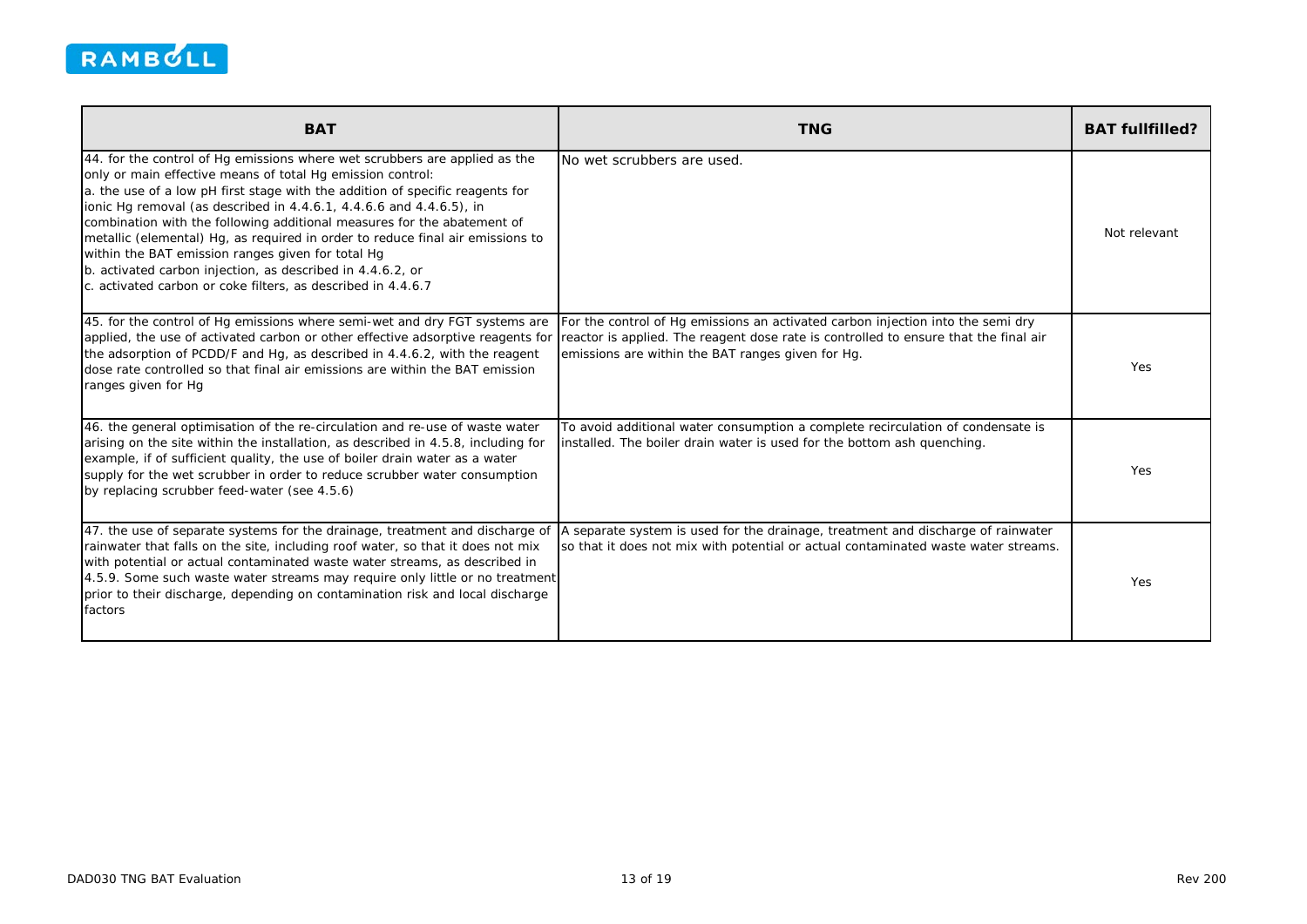

| <b>BAT</b>                                                                                                                                                                                                                                                                                                                                                                                                                                                                                                                                                                                                                                                                                                                                                                                                                                                                                                                                                                                                                                                                                                                                                                                                                                                                                                                                                                                                                                                                                                                                                                                                                                            | <b>TNG</b>                         | <b>BAT fullfilled?</b> |
|-------------------------------------------------------------------------------------------------------------------------------------------------------------------------------------------------------------------------------------------------------------------------------------------------------------------------------------------------------------------------------------------------------------------------------------------------------------------------------------------------------------------------------------------------------------------------------------------------------------------------------------------------------------------------------------------------------------------------------------------------------------------------------------------------------------------------------------------------------------------------------------------------------------------------------------------------------------------------------------------------------------------------------------------------------------------------------------------------------------------------------------------------------------------------------------------------------------------------------------------------------------------------------------------------------------------------------------------------------------------------------------------------------------------------------------------------------------------------------------------------------------------------------------------------------------------------------------------------------------------------------------------------------|------------------------------------|------------------------|
| 48. where wet flue-gas treatment is used:<br>a. the use of on-site physico/chemical treatment of the scrubber effluents<br>prior to their discharge from the site, as described in 4.5.11, and thereby to<br>achieve, at the point of discharge from the effluent treatment plant (ETP),<br>emission levels generally within the BAT associated operational emission level<br>ranges that are identified in Table 5.4 [See at the end of this document]<br>b. the separate treatment of the acid and alkaline waste water streams<br>arising from the scrubber stages, as described in 4.5.13, when there are<br>Iparticular drivers for the additional reduction of releases to water that result.<br>and/or where HCI and/or gypsum recovery is to be carried out<br>c. the re-circulation of wet scrubber effluent within the scrubber system, and<br>the use of the electrical conductivity (mS/cm) of the re-circulated water as a<br>control measure, so as to reduce scrubber water consumption by replacing<br>scrubber feed-water, as de- scribed in 4.5.4<br>d. the provision of storage/buffering capacity for scrubber effluents, to<br>provide for a more stable waste water treatment process, as described in<br>4.5.10<br>e. the use of sulphides (e.g. M-trimercaptotriazine) or other Hg binders to<br>reduce Hg (and other heavy metals) in the final effluent, as described in<br>4.5.11<br>f. when SNCR is used with wet scrubbing the ammonia levels in the effluent<br>discharge may be reduced using ammonia stripping, as described in 4.5.12,<br>and the recovered ammonia re-circulated for use as a NOX reduction reagent | No wet flue gas treatment is used. | Not relevant           |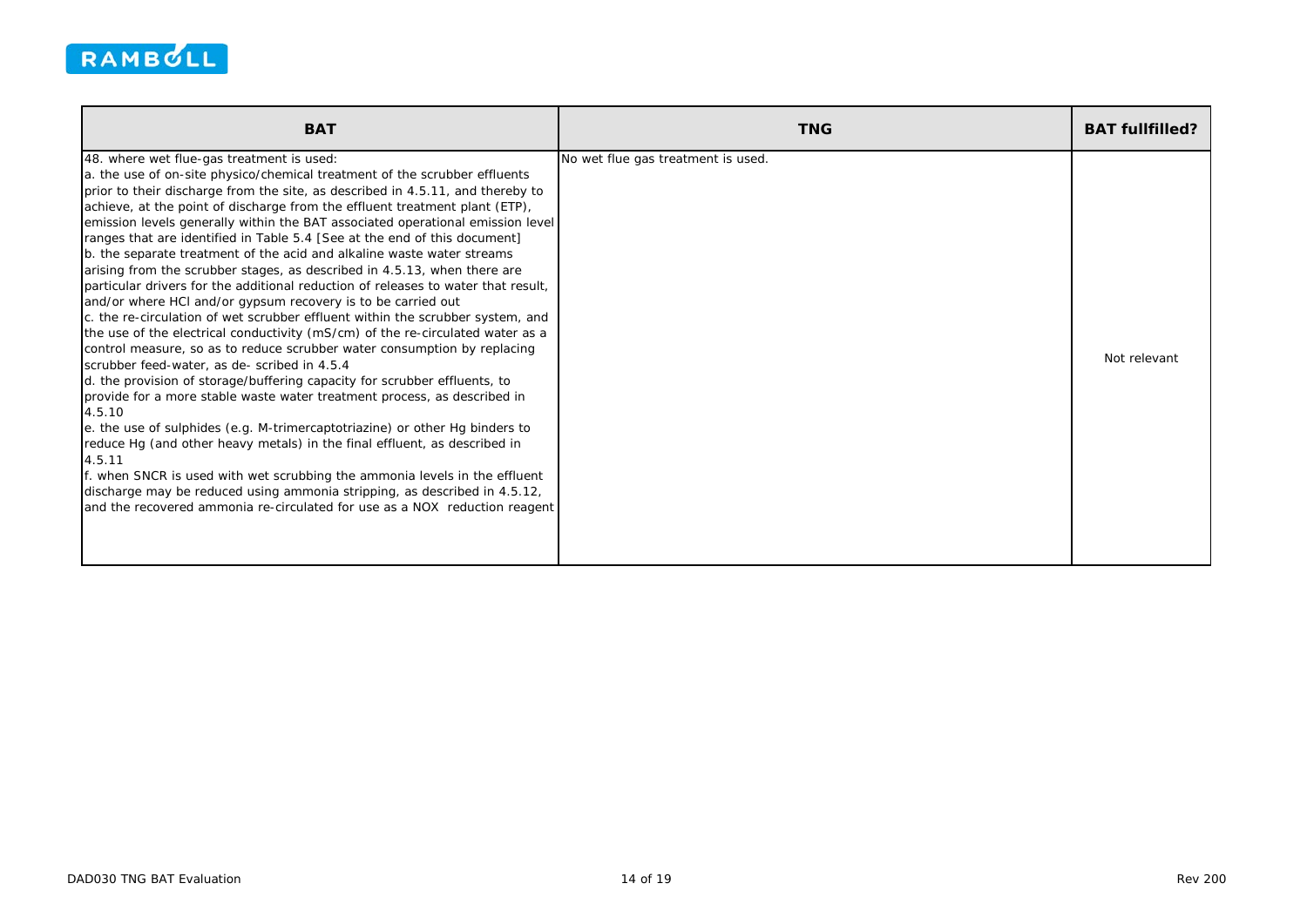

| <b>BAT</b>                                                                                                                                                                                                                                                                                                                                                                                                                                                                                                                                                                                                                                                                                                                                                                                                                                                                                                                                                                                                                                                                                                                                                                                                                                                                                                                                                                                                                | <b>TNG</b>                                                                                                                                                                                                                                                                                                                                                                                                                                                                                                                                                                                                             | <b>BAT fullfilled?</b> |
|---------------------------------------------------------------------------------------------------------------------------------------------------------------------------------------------------------------------------------------------------------------------------------------------------------------------------------------------------------------------------------------------------------------------------------------------------------------------------------------------------------------------------------------------------------------------------------------------------------------------------------------------------------------------------------------------------------------------------------------------------------------------------------------------------------------------------------------------------------------------------------------------------------------------------------------------------------------------------------------------------------------------------------------------------------------------------------------------------------------------------------------------------------------------------------------------------------------------------------------------------------------------------------------------------------------------------------------------------------------------------------------------------------------------------|------------------------------------------------------------------------------------------------------------------------------------------------------------------------------------------------------------------------------------------------------------------------------------------------------------------------------------------------------------------------------------------------------------------------------------------------------------------------------------------------------------------------------------------------------------------------------------------------------------------------|------------------------|
| 49. the use of a suitable combination of the techniques and principles<br>described in 4.6.1 for improving waste burnout to the extent that is required<br>so as to achieve a TOC value in the ash residues of below 3 wt % and<br>typically between 1 and 2 wt %, including in particular:<br>a. the use of a combination of furnace design (see combustion technology<br>selection in 4.2.1), furnace operation (see 4.2.17) and waste throughput rate<br>(see 4.2.18) that provides sufficient agitation and residence time of the waste<br>in the furnace at sufficiently high temperatures, including any ash burn-out<br>areas<br>b. the use of furnace designs that, as far as possible, physically retain the<br>waste within the combustion chamber (e.g. narrow grate bar spacings for<br>grates, rotary or static kilns for appreciably liquid wastes) to allow its<br>combustion. The return of early grate riddlings to the combustion chamber<br>for re-burn may provide a means to improve overall burn out where they<br>contribute significantly to the deterioration of burnout (see 4.2.21)<br>c. the use of techniques for mixing and pre-treatment of the waste, as<br>described in BAT 11, according to the type(s) of waste received at the<br>installation<br>d. the optimisation and control of combustion conditions, including air<br>(oxygen) supply and distribution, as described in BAT 18 | The expected value of TOC is $<$ 1%.<br>A combination of different techniques/measures is used to improve the waste<br>burnout:<br>- optimal combustion conditions with a classic combustion control system,<br>- flow optimised secondary combustion chamber,<br>visual check of the fire on the grate,<br>optimal design of the boiler geometry,<br>optimal temperature distribution on the grate,<br>optimal waste distribution over the grate<br>adjustment of particular grate speed<br>ensuring that the plant is operated within its capacity (fire control diagram)<br>good mixing of the waste before feeding | Yes                    |
| 50. the separate management of bottom ash from fly ash and other FGT<br>residues, so as to avoid contamination of the bottom ash and thereby<br>improve the potential for bottom ash recovery, as described in 4.6.2. Boiler<br>ash may exhibit similar or very different levels of contamination to that seen<br>in bottom ash (according to local operational, design and waste specific<br>factors) – it is therefore also BAT to assess the levels of contaminants in the<br>boiler ash, and to assess whether separation or mixing with bottom ash is<br>appropriate. It is BAT to assess each separate solid waste stream that arises<br>for its potential for recovery either alone or in combination.                                                                                                                                                                                                                                                                                                                                                                                                                                                                                                                                                                                                                                                                                                             | There is a separate management of bottom ash from fly ash and FGT residues. The<br>FGT residues will be stored in separate enclosed silos before being transported by<br>sealed tankers to an appropriate offsite treatment facility. This complies with the<br>hazardous waste legislation.                                                                                                                                                                                                                                                                                                                           | Yes                    |
| 51. where a pre-dedusting stage (see 4.6.3 and 4.4.2.1) is in use, an<br>assessment of the composition of the fly ash so collected should be carried<br>out to assess whether it may be recovered, either directly or after treatment,<br>rather than disposed of                                                                                                                                                                                                                                                                                                                                                                                                                                                                                                                                                                                                                                                                                                                                                                                                                                                                                                                                                                                                                                                                                                                                                         | No pre-dedusting stage is installed.                                                                                                                                                                                                                                                                                                                                                                                                                                                                                                                                                                                   | Not relevant           |
| 52. the separation of remaining ferrous and non-ferrous metals from bottom<br>ash (see 4.6.4), as far as practicably and economically viable, for their<br>recovery                                                                                                                                                                                                                                                                                                                                                                                                                                                                                                                                                                                                                                                                                                                                                                                                                                                                                                                                                                                                                                                                                                                                                                                                                                                       | A magnetic separator is placed above a conveyor to remove ferrous metals from<br>bottom ash.                                                                                                                                                                                                                                                                                                                                                                                                                                                                                                                           | Yes                    |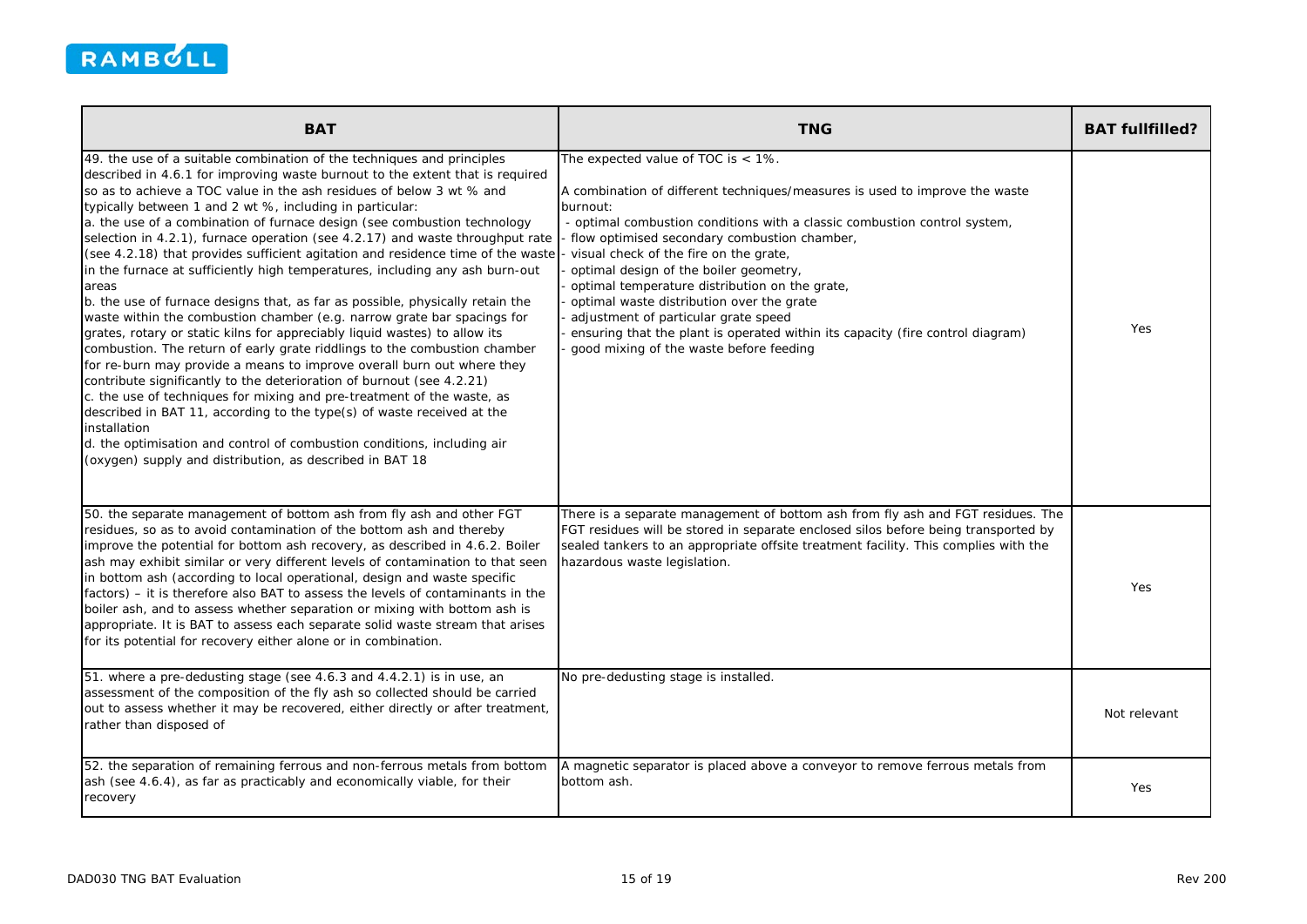

| <b>BAT</b>                                                                                                                                                                                                                                                                                                                                                                                                                                                                                                                                                                                                                                                                                                                               | <b>TNG</b>                                                                                                                                                                                                                                                                                                                                                                                                                                                                                                                                                                                                                                       | <b>BAT fullfilled?</b> |
|------------------------------------------------------------------------------------------------------------------------------------------------------------------------------------------------------------------------------------------------------------------------------------------------------------------------------------------------------------------------------------------------------------------------------------------------------------------------------------------------------------------------------------------------------------------------------------------------------------------------------------------------------------------------------------------------------------------------------------------|--------------------------------------------------------------------------------------------------------------------------------------------------------------------------------------------------------------------------------------------------------------------------------------------------------------------------------------------------------------------------------------------------------------------------------------------------------------------------------------------------------------------------------------------------------------------------------------------------------------------------------------------------|------------------------|
| 53. the treatment of bottom ash (either on or off-site), by a suitable<br>combination of:<br>a. dry bottom ash treatment with or without ageing, as described in 4.6.6<br>and 4.6.7, or<br>b. wet bottom ash treatment, with or without ageing, as described in<br>4.6.6and 4.6.8, or<br>c. thermal treatment, as described in 4.6.9 (for separate treatment) and<br>4.6.10 (for in-process thermal treatment) or<br>d. screening and crushing (see 4.6.5)<br>to the extent that is required to meet the specifications set for its use or at<br>the receiving treatment or disposal site e.g. to achieve a leaching level for<br>metals and salts that is in compliance with the local environmental conditions<br>at the place of use. | The bottom ash is treated according to b) before reuse or landfill                                                                                                                                                                                                                                                                                                                                                                                                                                                                                                                                                                               | Yes                    |
| 54. the treatment of FGT residues (on or off-site) to the extent required to<br>for them, including consideration of the use of the FGT residue treatment<br>techniques described in 4.6.11                                                                                                                                                                                                                                                                                                                                                                                                                                                                                                                                              | The FGT residues will be stored in separate enclosed silos before being transported<br>meet the acceptance requirements for the waste management option selected by sealed tankers to an appropriate offsite treatment facility. This complies with the<br>hazardous waste legislation.                                                                                                                                                                                                                                                                                                                                                          | Yes                    |
| 55. the implementation of noise reduction measures to meet local noise<br>requirements (techniques are described in 4.7 and 3.6)                                                                                                                                                                                                                                                                                                                                                                                                                                                                                                                                                                                                         | Noise reduction measures are installed at the turbine-generator, at the fans and at<br>other critical plant sections.                                                                                                                                                                                                                                                                                                                                                                                                                                                                                                                            | Yes                    |
| 56. apply environmental management. A number of environmental<br>management techniques are determined as BAT. The scope (e.g. level of<br>detail) and nature of the EMS (e.g. standardised or non-standardised) will<br>generally be related to the nature, scale and complexity of the installation,<br>and the range of environmental impacts it may have. BAT is to implement<br>and adhere to an Environmental Management System (EMS) that<br>incorporates, as appropriate to individual circumstances, the following<br>features: (see Chapter 4.8)<br>[Number of bullet points omitted]                                                                                                                                           | The plant is operated by qualified personnel and the staff will be sent to relevant<br>qualifying courses.<br>To ensure that employees are aware of the relevant parts of the environmental<br>permit, regular dialogue meetings are held with the employees.<br>The plant is ISO 14001 and OHSA 18001 certified.<br>Additional information can be found in the quality manual<br>where environmental measurements, reports and factors such as environmental<br>requirements, responsibilities and competencies of facilities and technical<br>installations are described. The operator is responsible to install the environmental<br>system. | Yes                    |
| 57. the storage of all waste, (with the exception of wastes specifically<br>prepared for storage or bulk items with low pollution potential e.g. furniture),<br>on sealed surfaces with controlled drainage inside covered and walled<br>buildings                                                                                                                                                                                                                                                                                                                                                                                                                                                                                       | The waste is stored in the waste bunker. The waste bunker has sealed surfaces.                                                                                                                                                                                                                                                                                                                                                                                                                                                                                                                                                                   | Yes                    |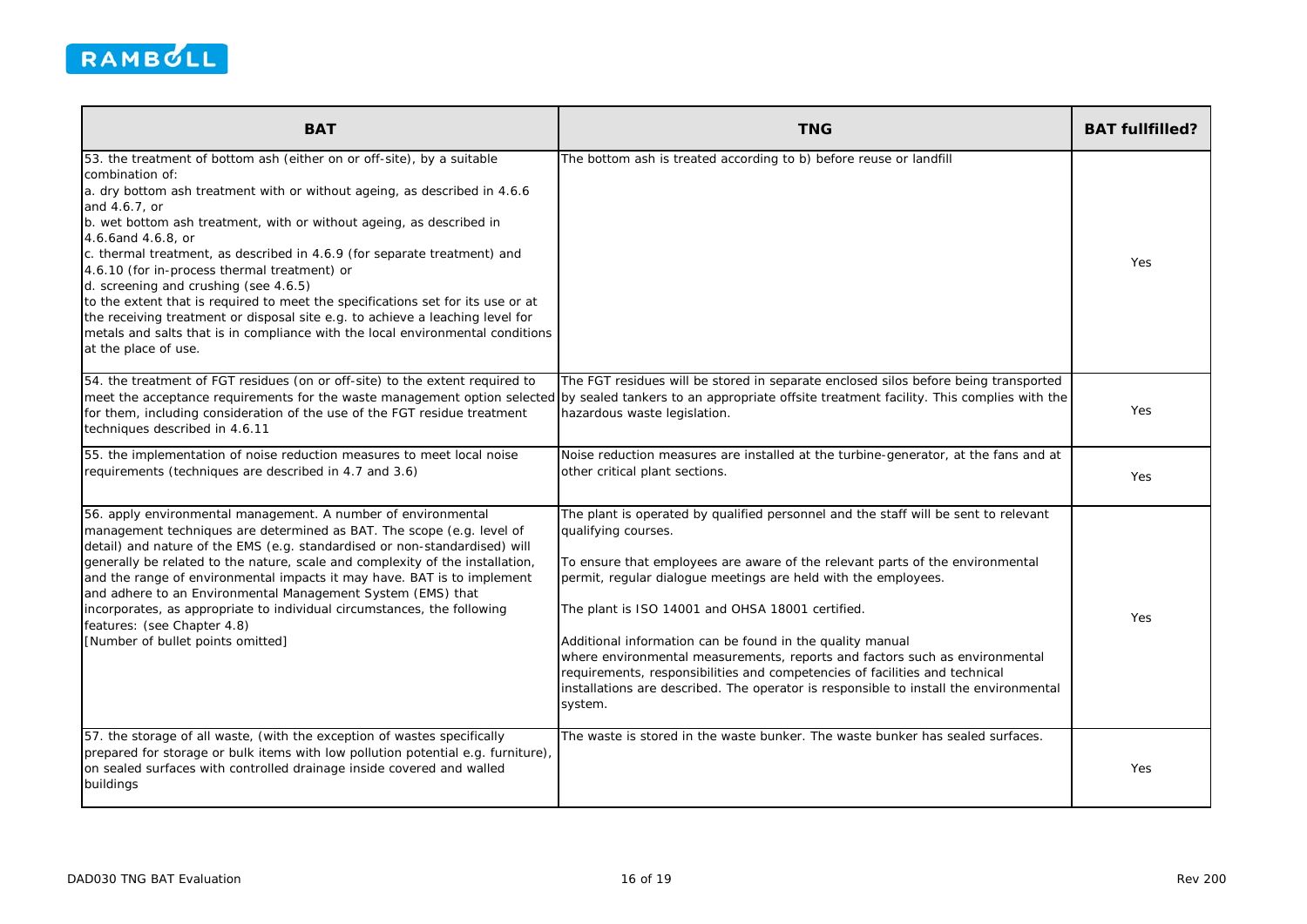

| <b>BAT</b>                                                                                                                                                                                                                                                                                                                                                                                                                                                                                                                                                                                                                                                                                                             | <b>TNG</b>                                                                                                                                                                                                            | <b>BAT fullfilled?</b> |
|------------------------------------------------------------------------------------------------------------------------------------------------------------------------------------------------------------------------------------------------------------------------------------------------------------------------------------------------------------------------------------------------------------------------------------------------------------------------------------------------------------------------------------------------------------------------------------------------------------------------------------------------------------------------------------------------------------------------|-----------------------------------------------------------------------------------------------------------------------------------------------------------------------------------------------------------------------|------------------------|
| 58. when waste is stockpiled (typically for later incineration) it should<br>generally be baled (see Section 4.1.4.3) or otherwise prepared for such<br>storage so that it may be stored in such a manner that risks of odour,<br>vermin, litter, fire and leaching are effectively controlled.                                                                                                                                                                                                                                                                                                                                                                                                                        | The risks of odour, vermin, litter, fire and leaching are effectively controlled<br>because the waste is stockpiled in a closed building. There is no influence to the<br>environment (only the open delivery boxes). | Yes                    |
| 59. to pre-treat the waste, in order to improve its homogeneity and therefore<br>combustion characteristics and burn-out, by:<br>a. mixing in the bunker (see 4.1.5.1), and<br>b. the use of shredding or crushing for bulky wastes e.g. furniture (see<br>4.1.5.2) that are to be incinerated,<br>to the extent that is beneficial according to the combustion system used. In<br>general grates and rotary kilns (where used) require lower levels of pre-<br>treatment (e.g. waste mixing with bulky waste crushing) whereas fluidized<br>bed systems require greater waste selection and pre- treatment, usually<br>including full shredding of the MSW.                                                           | The pre-treat of waste in order to improve its homogeneity is<br>a) mixing of waste in the bunker<br>b) shredding of waste.                                                                                           | Yes                    |
| 60. the use of a grate design that incorporates sufficient cooling of the grate<br>such that it permits the variation of the primary air supply for the main<br>purpose of combustion control, rather than for the cooling of the grate itself.<br>Air-cooled grates with well distributed air cooling flow are generally suitable<br>for wastes of average NCV of up to approx 18 MJ/kg.<br>Higher NCV wastes may require water (or other liquid) cooling in order to<br>prevent the need for excessive primary air levels (i.e. levels that result in a<br>greater air supply than the optimum for combustion control) to control grate<br>temperature and length/position of fire on the grate (see section 4.2.14) | For the grate a combination of water cooled blocks and air cooled blocks is used.<br>The calorific value is below 18 GJ/t (usually 10-11 GJ/t).                                                                       | Yes                    |
| 61, the location of new installations so that the use of CHP and/or the heat<br>and/or steam utilisation can be maximised, so as to generally exceed an<br>overall total energy export level of 1.9 MWh/tonne of MSW (ref. Table 3.42),<br>based on an average NCV of 2.9 MWh/tonne (ref. Table 2.11)                                                                                                                                                                                                                                                                                                                                                                                                                  | Currently no heat or steam export is planned (however the plant is designed for<br>heat export in case of future possibilities)                                                                                       | Yes                    |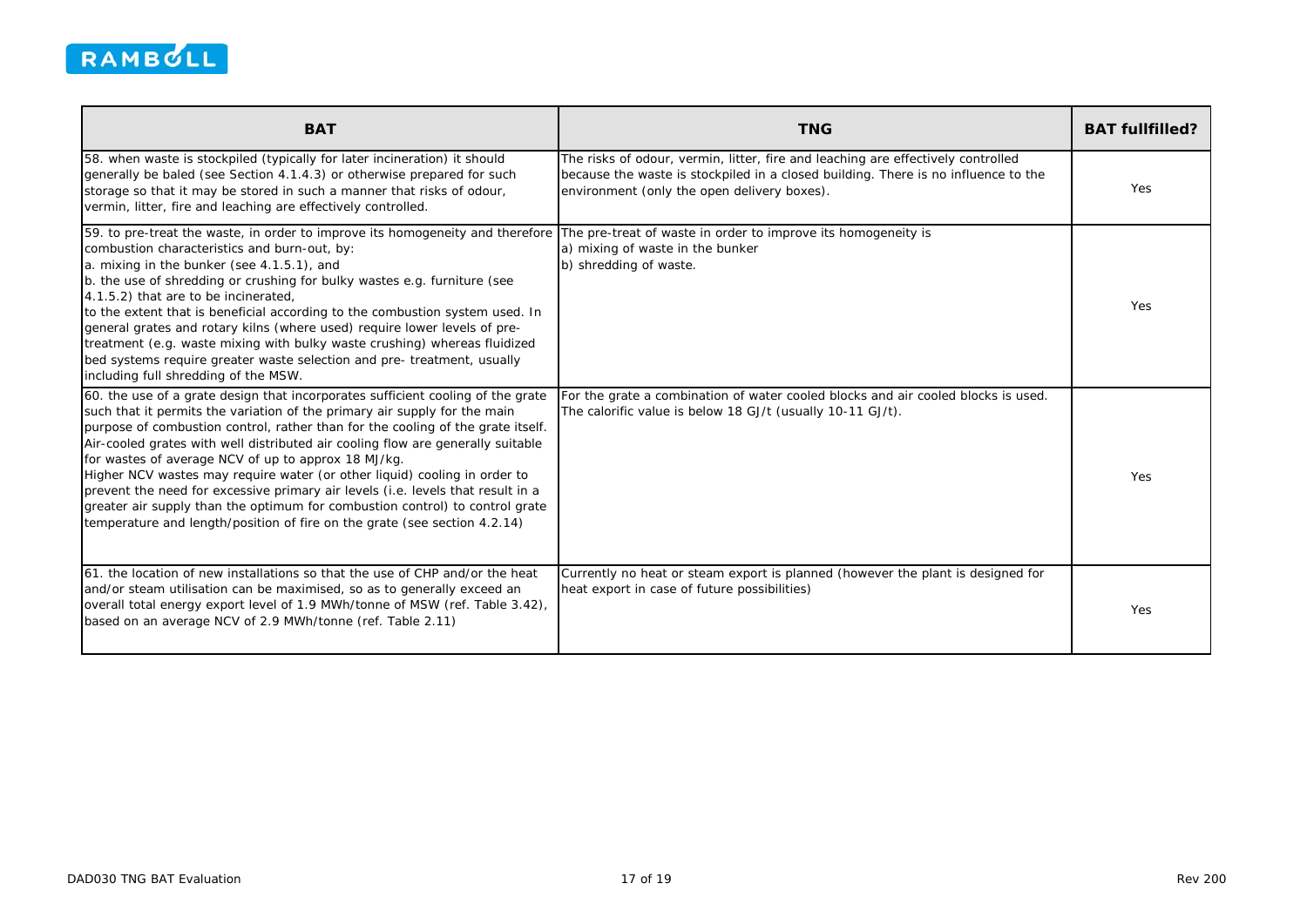

| <b>BAT</b>                                                                                                                                                                                                                                                                                                                                                                                                                                                                                                                                                                                                                                                                                         | <b>TNG</b>                                                                                                        | <b>BAT fullfilled?</b> |
|----------------------------------------------------------------------------------------------------------------------------------------------------------------------------------------------------------------------------------------------------------------------------------------------------------------------------------------------------------------------------------------------------------------------------------------------------------------------------------------------------------------------------------------------------------------------------------------------------------------------------------------------------------------------------------------------------|-------------------------------------------------------------------------------------------------------------------|------------------------|
| 62. in situations where less than 1.9 MWh/tonne of MSW (based on an<br>average NCV of 2.9 MWh /tonne) can be exported, the greater of:<br>a. the generation of an annual average of $0.4 - 0.65$ MWh electricity/tonne of<br>MSW (based on an average NCV of 2.9 MWh/tonne (ref. Table 2.11)<br>processed (ref. Table 3.40), with additional heat/steam supply as far as<br>practicable in the local circum-stances, or<br>b. the generation of at least the same amount of electricity from the waste as<br>the annual average electricity demand of the entire installation, including<br>(where used) on-site waste pre-treatment and on-site residue treatment<br>operations (ref. Table 3.48) | The annual average production is 1,02 MWh electricity/tonne of waste.                                             | Yes                    |
| 63. to reduce average installation electrical demand (excluding pre-treatment<br>or residue treatment) to be generally below 0.15 MWh/tonne of MSW<br>processed (ref. Table 3.47 and section 4.3.6) based on an average NCV of<br>2.9 MWh/tonne of MSW (ref. Table 2.11)                                                                                                                                                                                                                                                                                                                                                                                                                           | The electrical demand of the of the plant is 0,123 MWh electricity/tonne of waste.                                | Yes                    |
| 64. the storage of wastes:<br>a. in enclosed hoppers or,<br>b. on sealed surfaces with controlled drainage inside covered and walled<br>buildings                                                                                                                                                                                                                                                                                                                                                                                                                                                                                                                                                  | The waste is stored in the waste bunker. The waste bunker has sealed surfaces and<br>is inside a closed building. | Yes                    |
| 65. when waste is stockpiled (typically for later incineration) it should<br>generally be baled (see Section 4.1.4.3) or otherwise prepared for such<br>storage so that it may be stored in such a manner that risks of odour,<br>vermin, litter, fire and leaching are effectively controlled                                                                                                                                                                                                                                                                                                                                                                                                     | see point 58.                                                                                                     |                        |
| 66. at new and existing installations, the generation of the greater of:<br>a. an annual average of generally at least 0.6 - 1.0 MWh electricity/tonne of<br>waste (based on an average NCV of 4.2 MWh/tonne), or<br>b. the annual average electricity demand of the entire installation, including<br>(where used) on-site waste pretreatment and on-site residue treatment<br>operations                                                                                                                                                                                                                                                                                                         | The annual average production is 1,02 MWh electricity/tonne of waste.                                             | <b>Yes</b>             |